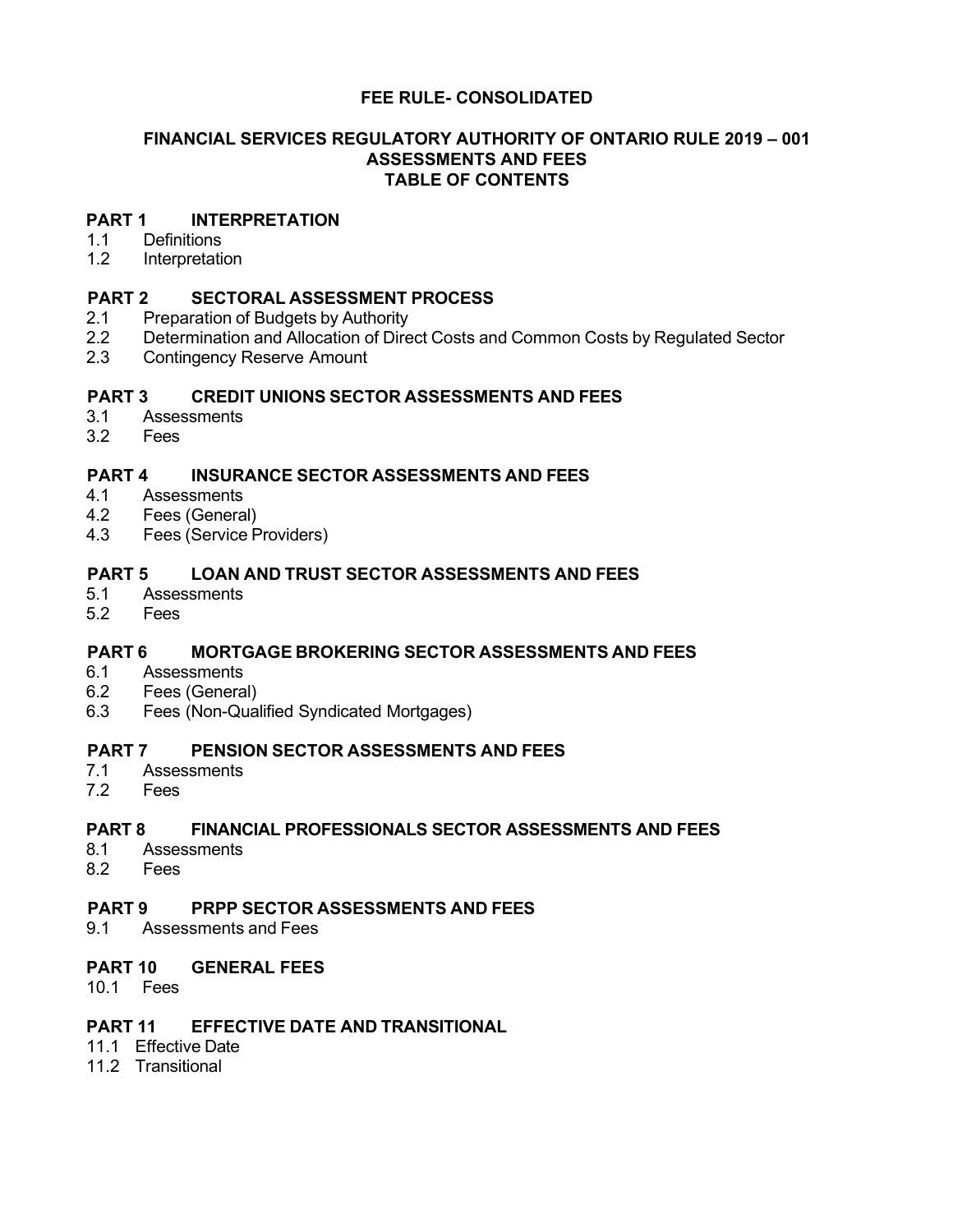## **FINANCIAL SERVICES REGULATORY AUTHORITY OF ONTARIO RULE 2019 – 001 ASSESSMENTS AND FEES**

#### <span id="page-1-0"></span>**PART 1 INTERPRETATION**

#### <span id="page-1-1"></span>**1.1 Definitions**

- (1) In this Rule,
	- (a) "assessment" means an assessment for the purposes of subsection 21(2) of the FSRA Act;
	- (b) "assessment period" means the fiscal year of the Authority or other period of time with respect to which the Authority makes an assessment under this Rule;
	- (c) "Authority" means the Financial Services Regulatory Authority of Ontario continued under subsection 2(1) of the FSRA Act;
	- (d) "Board" means the board of directors of the Authority;
	- (e) "Chief Executive Officer" means the Chief Executive Officer of the Authority appointed under subsection 10(2) of the FSRA Act;
	- (f) "common costs" in respect of a particular assessment period means the expenses and expenditures of the Authority which the Authority determines or estimates are not direct costs in respect of any particular regulated sector in respect of that assessment period, including all amounts in respect of the contingency reserve amount, as set out in the final budget;
	- (g) "contingency reserve amount" means the amount described in subsection [2.3\(1\);](#page-4-3)
	- (h) "credit union" means a credit union or caisse populaire to which the *Credit Unions and Caisses Populaires Act, 1994* applies;
	- (i) "credit unions sector" means the sector referred to in clause (a) of the definition of "regulated sector" in section 1 of the FSRA Act;
	- (j) "direct costs" in respect of a particular regulated sector and a particular assessment period means the expenses and expenditures of the Authority which the Authority determines or estimates directly relate to the particular regulated sector in respect of that assessment period, as set out in the final budget;
	- (k) "fee" means a fee for the purposes of subsection 21(2) of the FSRA Act and, where applicable, for the purposes of the statute to which a regulated sector is subject, including fees payable with respect to activities or events related to a person or entity in a regulated sector;
	- (l) "final budget" means, in respect of an assessment period, the budget approved by the Board and posted on the website of the Authority prior to the commencement of that assessment period;
	- (l.1) "financial professionals sector" means the sector referred to in clause (a.1) of the definition of "regulated sector" in subsection 1(1) of the FSRA Act;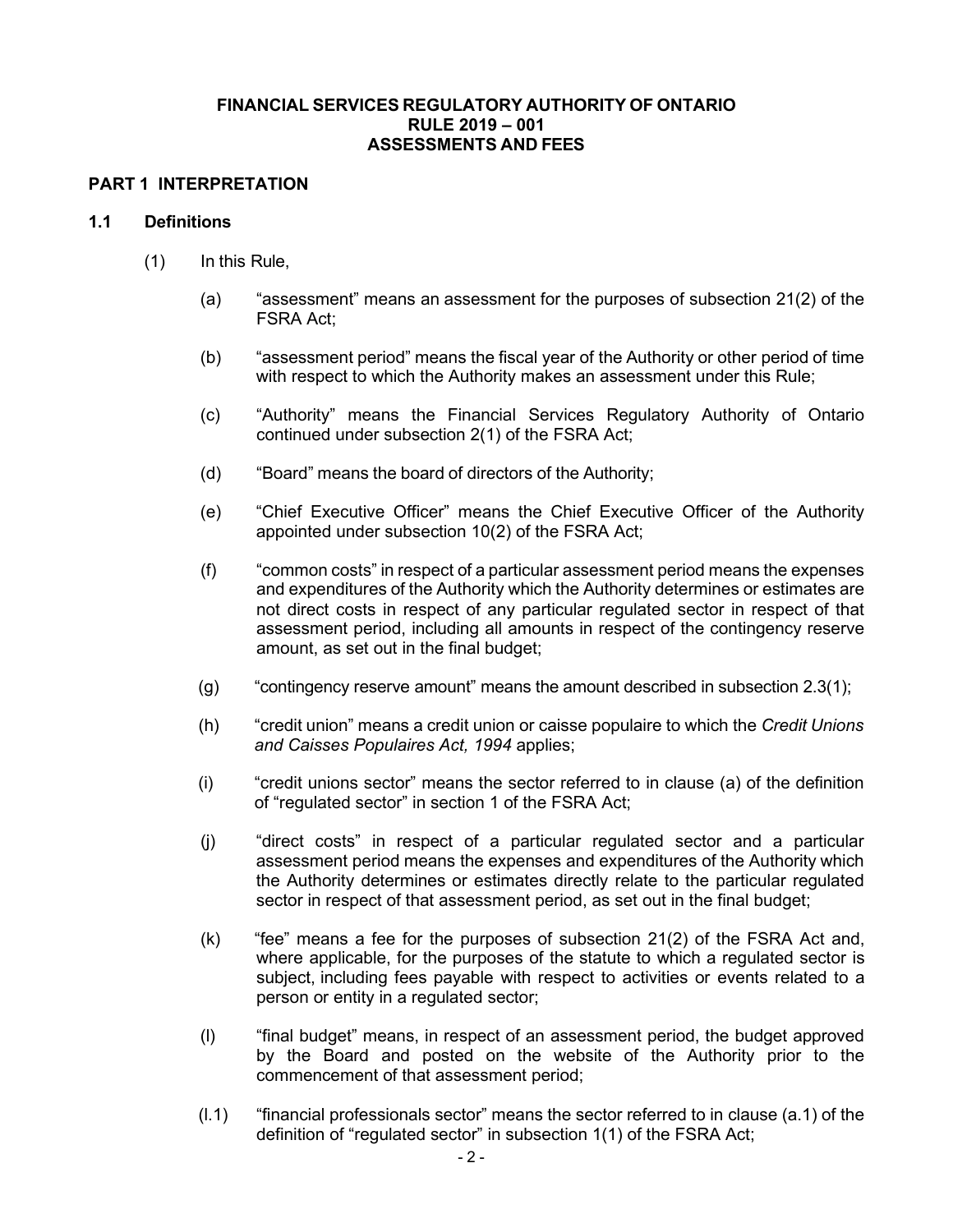- (m) "fiscal year" means April 1st to March 31st;
- (n) "fixed rate sector" means the mortgage brokering sector;
- (o) "fixed rate sector common cost contribution" means in respect of the fixed rate sector, the difference, positive or negative, between the total fees that the Authority estimates will be charged in respect of the fixed rate sector in respect of an assessment period and the total estimated direct costs of the fixed rate sector in respect of that assessment period, all as set out in a budget prepared by the Authority under section 2.1;
- (p) "FSRA Act" means the *Financial Services Regulatory Authority of Ontario Act, 2016*;
- (q) "insurance sector" means the sector referred to in clause (b) of the definition of "regulated sector" in section 1 of the FSRA Act;
- (r) "loan and trust sector" means the sector referred to in clause (c) of the definition of "regulated sector" in section 1 of the FSRA Act;
- (s) "Minister" means the Minister of Finance or such other person as may be assigned the administration of the FSRA Act under the *Executive Council Act*;
- (t) "Ministry" has the same meaning as applies to that term in the FSRA Act;
- (u) "mortgage brokering sector" means the sector referred to in clause (d) of the definition of "regulated sector" in section 1 of the FSRA Act*;*
- (v) "pension sector" means the sector referred to in clause (e) of the definition of "regulated sector" in section 1 of the FSRA Act;
- (w) "PRPP sector" means the sector that is referred to in clause (f) of the definition of "regulated sector" in section 1 of the FSRA Act;
- (x) "regulated sector" means the credit unions sector, the insurance sector, the loan and trust sector, the mortgage brokering sector, the pension sector, the financial professionals sector, and the PRPP sector;
- (y) "the Crown" has the same meaning as set out in section 87 of the *Legislation Act, 2006*; and
- (z) "variable rate sectors" means the credit unions sector, the insurance sector, the loan and trust sector, the financial professionals sector and the pension sector.

# <span id="page-2-0"></span>**1.2 Interpretation**

- (1) The Authority's expenses and expenditures that may be recovered through assessments and fees in respect of one or more assessment periods includes, as the Board determines is appropriate in the Authority's final budget, amounts in respect of the expenses and expenditures incurred and made by the Authority in the period ending immediately prior to the time at which the Authority begins to carry out the regulatory functions contemplated by the FSRA Act.
- (2) The Authority's expenses and expenditures that may be recovered through assessments<br>- 3 -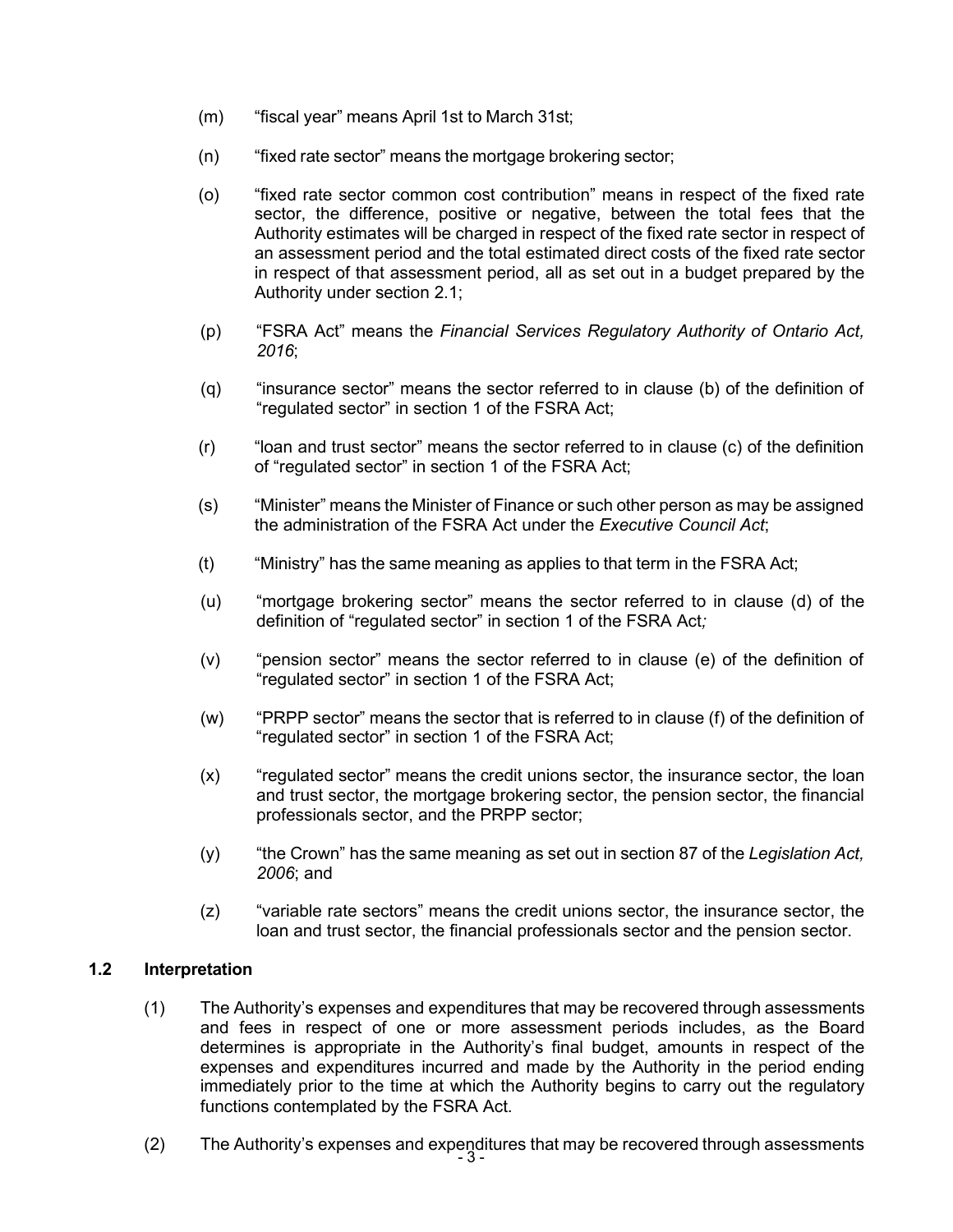and fees in respect of one or more assessment periods may include amounts assessed by the Lieutenant Governor in Council in respect of:

- (a) the Ministry's expenses and expenditures referred to in section 15 of the FSRA Act; and
- (b) the Financial Services Tribunal's and the Ministry's expenses and expenditures referred to in section 15 of the *Financial Services Tribunal Act, 2017*.
- (3) References in this Rule to the Chief Executive Officer include a reference to an authorized delegate of the Chief Executive Officer.
- (4) Words and phrases not defined in this Rule have the same meaning as ascribed thereto under section 1 of the FSRA Act, unless a contrary intention appears.
- <span id="page-3-0"></span>(5) Every use of the words "including" or "includes" in this Rule is to be construed as meaning "including, without limitation" or "includes, without limitation", respectively.

# <span id="page-3-3"></span>**PART 2 SECTORAL ASSESSMENT PROCESS**

#### <span id="page-3-1"></span>**2.1 Preparation of Budgets by Authority**

- (1) In respect of each assessment period, the Authority shall prepare a draft budget which sets out:
	- (a) the estimated total expenses and expenditures of the Authority in respect of the assessment period and a description of the direct costs estimated for each regulated sector and the common costs estimated for the Authority;
	- (b) the total fees that the Authority estimates will be charged in respect of the regulated sectors in respect of the assessment period; and
	- (c) the total estimated assessment in respect of each regulated sector and within such sector, as applicable.
- (2) The Authority shall post the draft budget on the website of the Authority on a date to be determined by the Authority and may undertake consultation with the regulated sectors as determined appropriate by the Authority to assist it in finalizing such budget.
- (3) The Authority shall post the final budget in respect of an assessment period on the website of the Authority on a date to be determined by the Authority. Invoices for assessments in respect of variable rate sectors will only be issued after the Authority posts such final budget.

#### <span id="page-3-2"></span>**2.2 Determination and Allocation of Direct Costs and Common Costs by Regulated Sector**

- (1) In respect of the estimated total expenses and expenditures of the Authority in respect of an assessment period, each budget prepared by the Authority under section [2.1](#page-3-1) shall set out the direct costs in respect of each regulated sector and within such sector, as applicable, in respect of the assessment period covered by the budget, together with the aggregate common costs in respect of the assessment period.
- (2) Each budget prepared by the Authority under section [2.1](#page-3-1) shall allocate the common costs in respect of the assessment period covered by the budget among the regulated sectors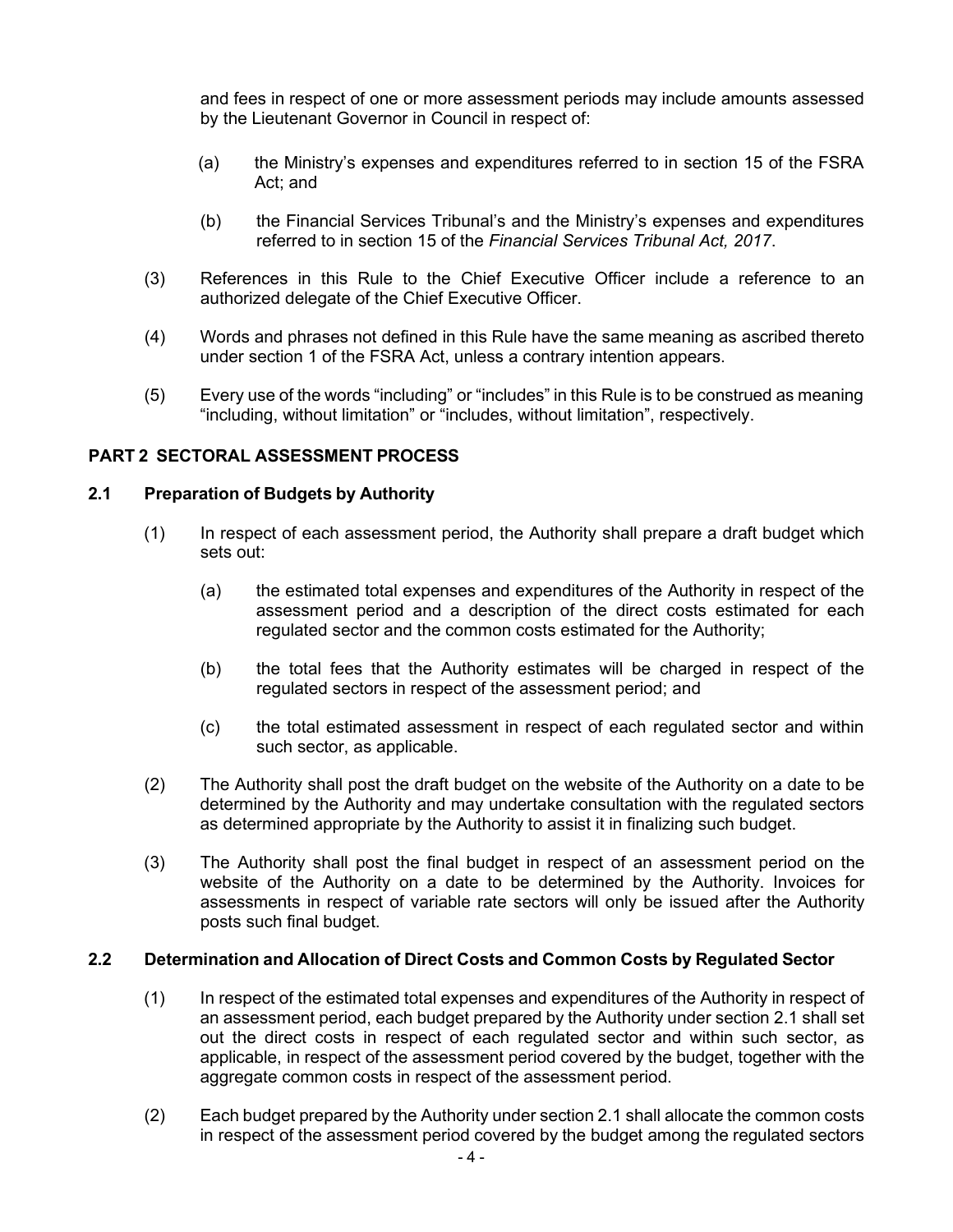on such basis as the Authority determines appropriate; provided that unless otherwise specified by the Authority in the budget, common costs remaining after the fixed rate sector common cost contribution estimate is deducted from the overall common cost estimate in respect of the assessment period covered by the budget shall be allocated in the budget among the variable rate sectors based on their *pro rata* share of the aggregate direct costs of the variable rate sectors in respect of that assessment period.

# <span id="page-4-3"></span><span id="page-4-0"></span>**2.3 Contingency Reserve Amount**

- (1) If determined appropriate by the Authority, the common costs in respect of an assessment period may include an amount to pay expenses and expenditures of the Authority in respect of the assessment period which cannot reasonably be estimated and determined to be direct costs or common costs or in respect of a particular regulated sector, but which the Board determines are appropriate to include in the final budget in respect of unforeseeable events or circumstances.
- (2) The contingency reserve amount included as common costs in a budget prepared by the Authority under section [2.1](#page-3-1) in respect of a particular assessment period shall not exceed \$4 million.
- (3) No amount in respect of the contingency reserve amount shall be used or applied by the Authority, except as authorized by the Board.
- (4) If the Board authorizes all or a portion of an existing contingency reserve amount to be used or applied by the Authority in an assessment period, the subsequent budget will include as a direct cost any contingency reserve amount used or applied by the Authority in respect of a variable rate sector identified by the Board and the contingency reserve amount that may be included as common costs in a budget prepared by the Authority under section [2.1](#page-3-1) for a subsequent assessment period may be increased by the amount remaining after the direct costs referred to in this subsection 2.3(4) and recovered from a variable rate sector are deducted from the contingency reserve amount used or applied.
- (5) If any portion of a contingency reserve amount is unused at the end of an assessment period, it shall be held as a contingency reserve amount for the next assessment period and the contingency reserve amount included in the budget for the next assessment period shall be reduced by such unused amount.

# <span id="page-4-1"></span>**PART 3 CREDIT UNIONS SECTOR ASSESSMENTS AND FEES**

# <span id="page-4-2"></span>**3.1 Assessments**

- (1) Definitions In this section [3.1,](#page-4-2)
	- (a) "budgeted credit unions sector expenses and expenditures for the assessment period" means, in respect of a particular assessment period, the total amount of direct costs of, and common costs that the Authority allocates to, the credit unions sector in respect of the assessment period, as set out in the final budget;
	- (b) "budgeted credit unions sector fees for the assessment period" means, in respect of a particular assessment period, the total amount of fees that the Authority estimates will be charged to credit unions in respect of the assessment period, as set out in the final budget;
	- (c) "league" means a league to which the *Credit Unions and Caisses Populaires Act,*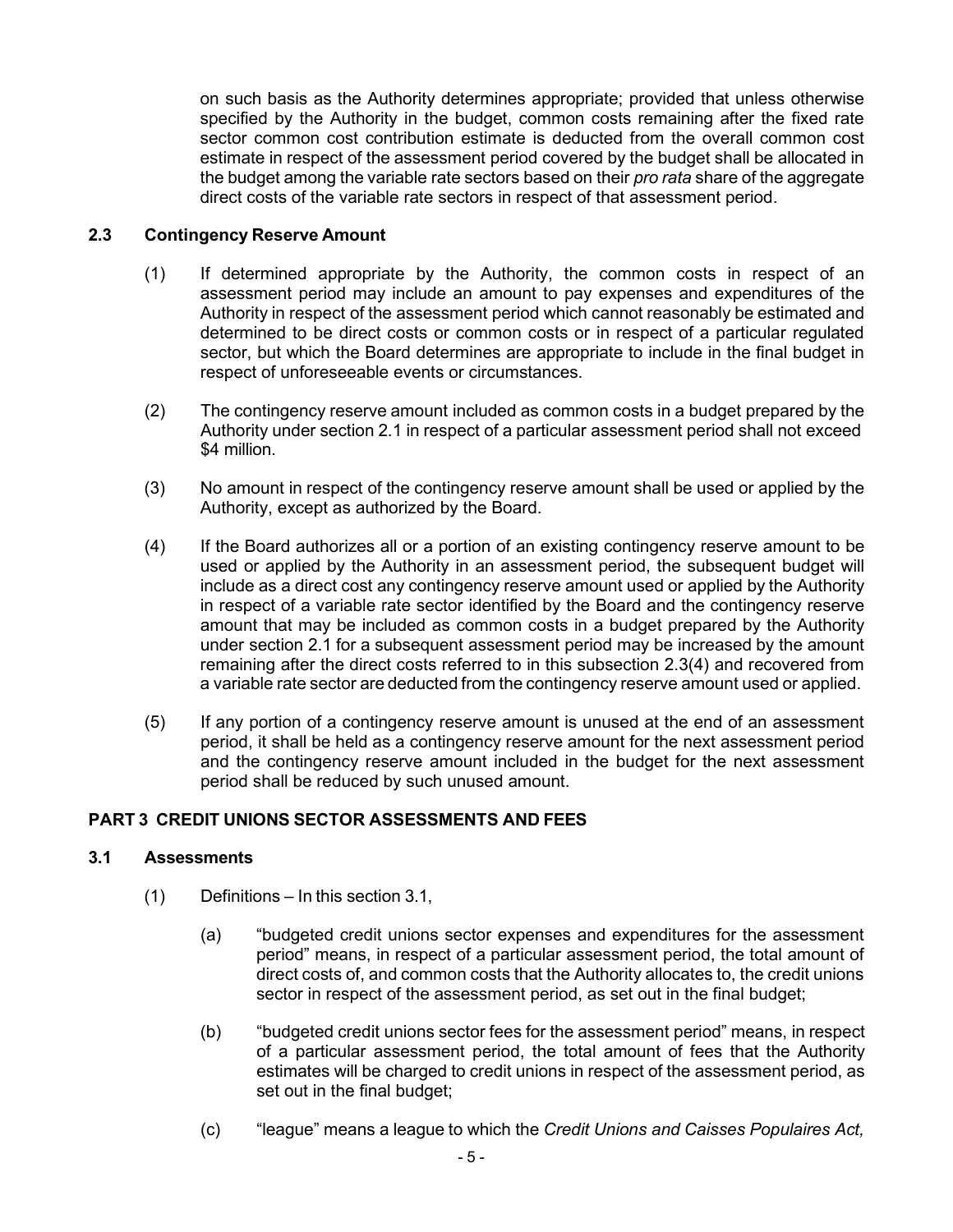*1994* applies; and

- (d) "RWA" means, with respect to a credit union, the amount calculated in accordance with section 18 of Ontario Regulation 237/09 and set forth as the credit union's risk weighted assets in the most recent monthly information return filed under section 225 or 226 of the *Credit Unions and Caisses Populaires Act, 1994* on or before a date determined by the Authority for the purposes of preparing a final budget.
- (2) A credit union's share of an assessment of the credit unions sector under subsection 21(2) of the FSRA Act for an assessment period is the amount calculated using the formula,

$$
(A - B) \times C/D
$$

in which,

"A" is the total of all budgeted credit unions sector expenses and expenditures for the assessment period,

"B" is the total of all budgeted credit unions sector fees for the assessment period,

"C" is the amount of the RWA of the credit union, and

"D" is the amount of the total RWA of all credit unions excluding the RWA of all leagues.

- (3) A league's share of an assessment of the credit unions sector under subsection 21(2) of the FSRA Act for an assessment period is zero.
- (4) A credit union shall pay its assessment within 30 days after the date of the invoice for the assessment in the manner and to the account specified by the Authority in such invoice.<sup>1</sup>

## <span id="page-5-1"></span><span id="page-5-0"></span>**3.2 Fees**

(1) The fees payable with respect to matters under the *Credit Unions and Caisses Populaires Act, 1994* are listed opposite the description in the following table.

| <b>DESCRIPTION</b>                                                                                                                              | <b>FEE</b>                                                                                                                                      |
|-------------------------------------------------------------------------------------------------------------------------------------------------|-------------------------------------------------------------------------------------------------------------------------------------------------|
| Application for incorporation of a credit union or caisse<br>populaire – Credit Unions and Caisses Populaires Act.<br>1994. section 15          | \$2,500 per application                                                                                                                         |
| Approval of the articles of incorporation $-$ Credit<br>Unions and Caisses Populaires Act, 1994, subsection<br>16(1)                            | \$2,500 per approval                                                                                                                            |
| Application for receipt for an offering statement based<br>on face amount - Credit Unions and Caisses<br>Populaires Act, 1994, subsection 77(1) | Lesser of:<br>\$2,500 plus 50 basis points (i.e., \$2,500<br>٠<br>+ 0.50% of the maximum aggregate<br>dollar amount of securities offered); and |

<sup>&</sup>lt;sup>1</sup> Assessments in respect of the Deposit Insurance Reserve Fund are not covered by this Rule. They continue to be covered by subsection 276.1(1) of the *Credit Unions and Caisses Populaires Act, 1994*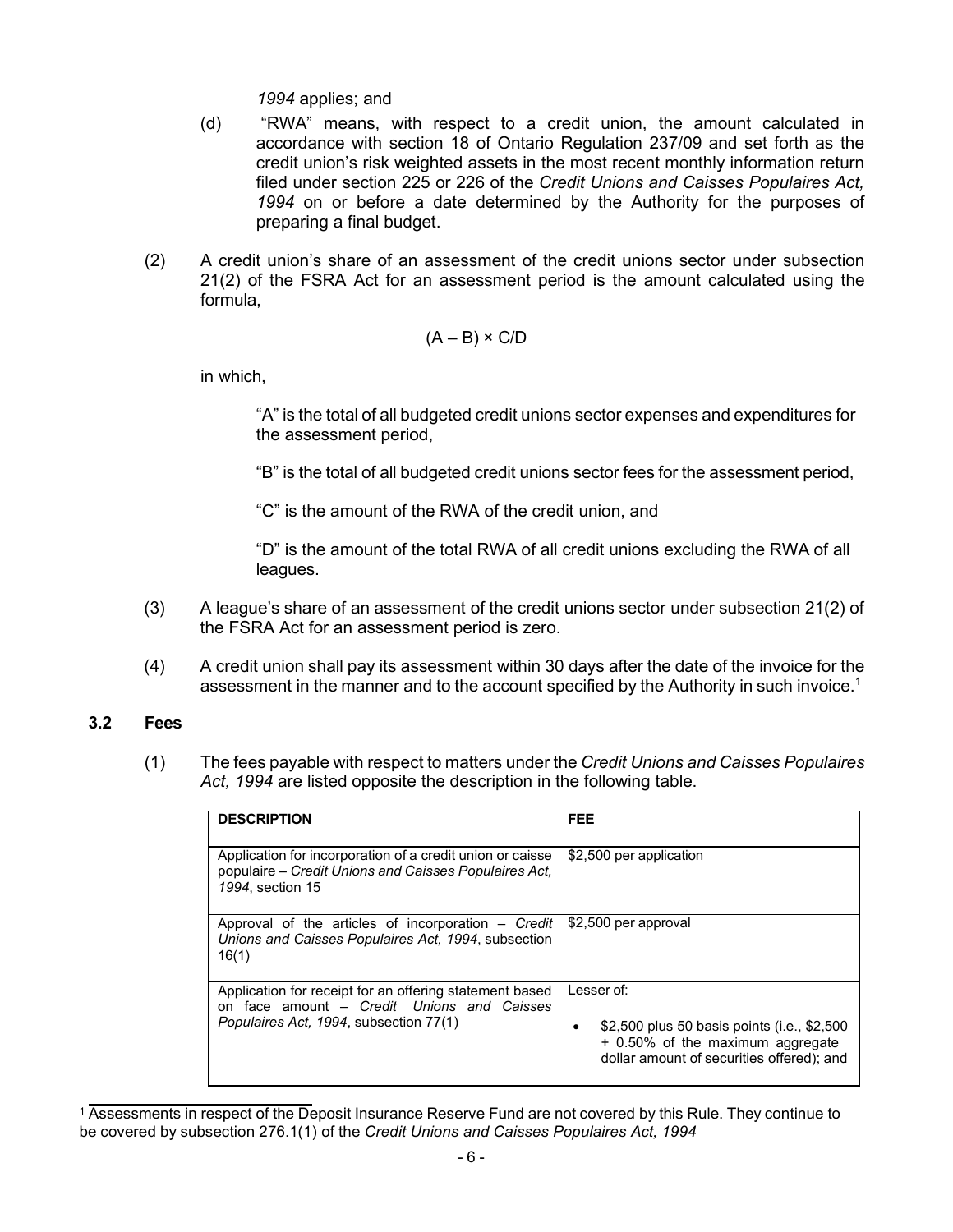|                                                                                                                                                           | \$25,000        |
|-----------------------------------------------------------------------------------------------------------------------------------------------------------|-----------------|
|                                                                                                                                                           | per application |
| Application by extra-provincial credit union for   \$500 per application<br>registration - Credit Unions and Caisses Populaires<br>Act, 1994, section 332 |                 |

(2) Fees not refundable – A fee paid by person or entity under this section [3.2](#page-5-0) is not refundable and may not be credited toward any subsequent fee payable by the person or entity.

## <span id="page-6-0"></span>**PART 4 INSURANCE SECTOR ASSESSMENTS AND FEES**

#### <span id="page-6-1"></span>**4.1 Assessments**

- (1) Definitions In this section [4.1,](#page-6-1)
	- (a) "accident and sickness insurance" has the meaning ascribed to that term in an order made under section 43 of the *Insurance Act*;
	- (b) "accident, sickness and life insurance" means either or both accident and sickness insurance and life insurance;
	- (c) "accident, sickness and life insurance market conduct activities" means those activities of the Authority identified by the Authority as related to regulating the market conduct of insurers (and their agents and other representatives or distribution channel participants) providing accident, sickness and life insurance in Ontario and other activities of the Authority related to regulating and supervising accident, sickness and life insurance which are not related to conducting prudential, capital adequacy, liquidity or solvency supervision;
	- (d) "automobile insurance" has the meaning ascribed to that term in an order made under section 43 of the *Insurance Act*;
	- (e) "automobile insurance rate approval activities" means those activities of the Authority identified by the Authority as related to rate approval for automobile insurance in Ontario including all activities of the Authority relating to holders of a service provider's licence under Part VI (Automobile Insurance) of the *Insurance Act*;
	- (f) "direct written premiums for accident, sickness and life insurance" means, with respect to an insurer at any particular point in time, the premiums paid to the insurer for accident, sickness and life insurance in Ontario as reflected in its most recent filings made under section 102 of the *Insurance Act*, other than premiums for accident, sickness and life insurance paid to the insurer under agreements for reinsurance;
	- (g) "direct written premiums for accident and sickness insurance" means, with respect to an insurer at any particular point in time, the premiums paid to the insurer for accident and sickness insurance in Ontario as reflected in its most recent filings made under section 102 of the *Insurance Act*, other than premiums for accident and sickness insurance paid to the insurer under agreements for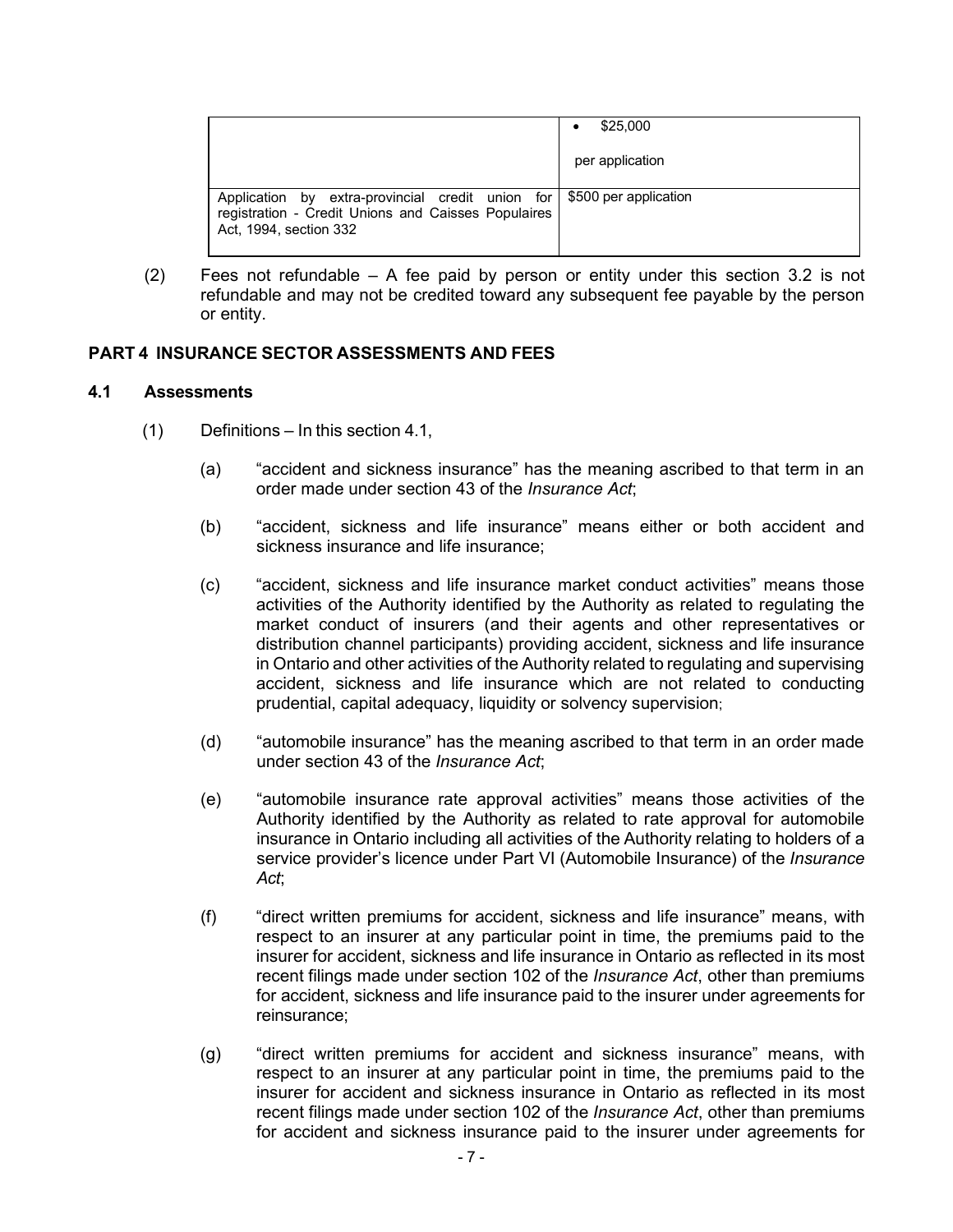reinsurance;

- (h) "direct written premiums for automobile insurance" means, with respect to an insurer at any particular point in time, the premiums paid to the insurer for automobile insurance in Ontario as reflected in its most recent filings made under section 102 of the *Insurance Act*, other than premiums for automobile insurance paid to the insurer under agreements for reinsurance;
- (i) "direct written premiums for property and casualty insurance" means, with respect to an insurer at any particular point in time, the premiums paid to the insurer for property and casualty insurance in Ontario as reflected in its most recent filings made under section 102 of the *Insurance Act,* other than premiums for property and casualty insurance paid to the insurer under agreements for reinsurance, and for greater certainty includes direct written premiums for automobile insurance;
- (j) "fraternal society" means a society, order or association incorporated for the purpose of making with its members only, and not for profit, contracts of life insurance or accident and sickness insurance in accordance with its constitution, by-laws and rules and the *Insurance Act*;
- (k) "insurance" has the meaning ascribed to that term in section 1 of the *Insurance Act*;
- (l) "insurance prudential supervision activities" means those activities of the Authority identified by the Authority as related to conducting prudential, capital adequacy, liquidity and solvency supervision of Ontario prudentially regulated insurers;
- (m) "insurer" has the meaning ascribed to that term in section 1 of the *Insurance Act*;
- (n) "life insurance" has the meaning ascribed to that term in an order made under section 43 of the *Insurance Act*;
- (o) "Ontario prudentially regulated insurer" means an insurer that is organized or incorporated under the laws of Ontario and that is providing either or both:
	- (i) property and casualty insurance; or
	- (ii) accident and sickness insurance,

other than insurers that are members of the Fire Mutuals Guarantee Fund, save and except for a mutual insurance corporation described in subsection 148(3) of the *Corporations Act*;

- (p) "property and casualty insurance" means insurance other than accident and sickness insurance and life insurance;
- (q) "property and casualty insurance market conduct activities" means those activities of the Authority identified by the Authority as related to regulating the market conduct of insurers (and their agents and other representatives or distribution channel participants) providing property and casualty insurance in Ontario and other activities of the Authority related to regulating and supervising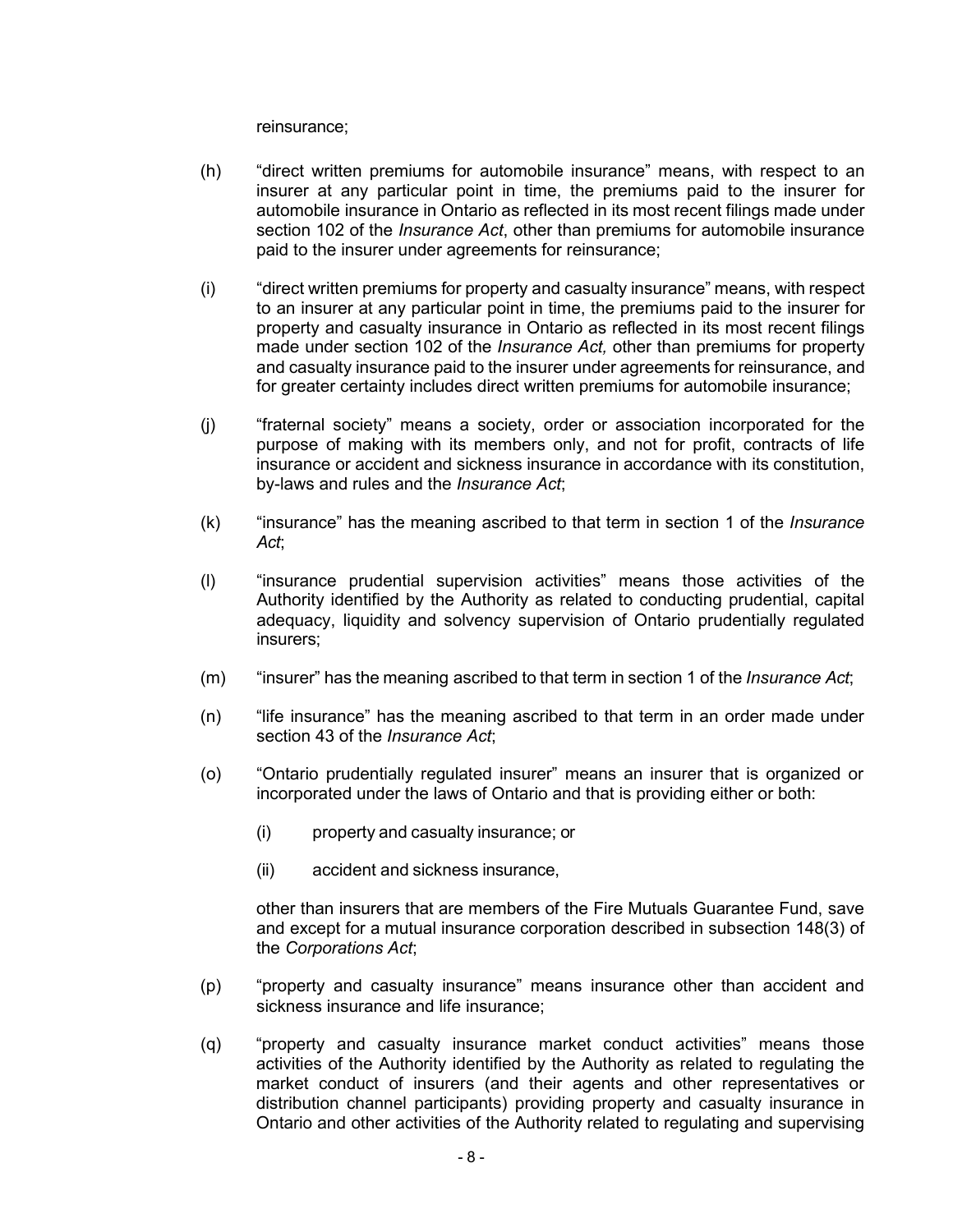property and casualty insurance other than:

- (i) automobile rate insurance approval activities; and
- (ii) insurance prudential supervision activities;
- (r) "total budgeted expenses and expenditures for accident, sickness and life insurance market conduct activities" means, in respect of a particular assessment period, the total amount of direct costs of, and common costs that the Authority allocates to, accident, sickness and life insurance market conduct activities within the insurance sector in respect of the assessment period, as set out in the final budget;
- (s) "total budgeted expenses and expenditures for automobile insurance rate approval activities" means, in respect of a particular assessment period, the total amount of direct costs of, and common costs that the Authority allocates to, automobile insurance rate approval activities within the insurance sector, including expenses and expenditures for activities of the Authority relating to holders of a service provider's licence under Part VI (Automobile Insurance) of the *Insurance Act*, in respect of the assessment period, as set out in the final budget,
- (t) "total budgeted expenses and expenditures for insurance prudential supervision activities" means, in respect of a particular assessment period, the total amount of direct costs of, and common costs that the Authority allocates to, insurance prudential supervision activities within the insurance sector in respect of the assessment period, as set out in the final budget;
- (u) "total budgeted expenses and expenditures for property and casualty insurance market conduct activities" means, in respect of a particular assessment period, the total amount of direct costs of, and common costs that the Authority allocates to, property and casualty insurance market conduct activities within the insurance sector in respect of the assessment period, as set out in the final budget;
- (v) "total budgeted fees for accident, sickness and life insurance market conduct activities" means, in respect of a particular assessment period, the total amount of fees that the Authority estimates will be charged in respect of accident, sickness and life insurance market conduct activities in respect of the assessment period, as set out in the final budget;
- (w) "total budgeted fees for automobile insurance rate approval activities" means, in respect of a particular assessment period, the total amount of fees that the Authority estimates will be charged in respect of automobile insurance rate approval activities in respect of the assessment period including, those fees in respect of service providers contemplated by section [4.3,](#page-11-1) as set out in the final budget;
- (x) "total budgeted fees for property and casualty insurance market conduct activities" means, in respect of a particular assessment period, the total amount of fees that the Authority estimates will be charged in respect of property and casualty insurance market conduct activities in respect of the assessment period, as set out in the final budget;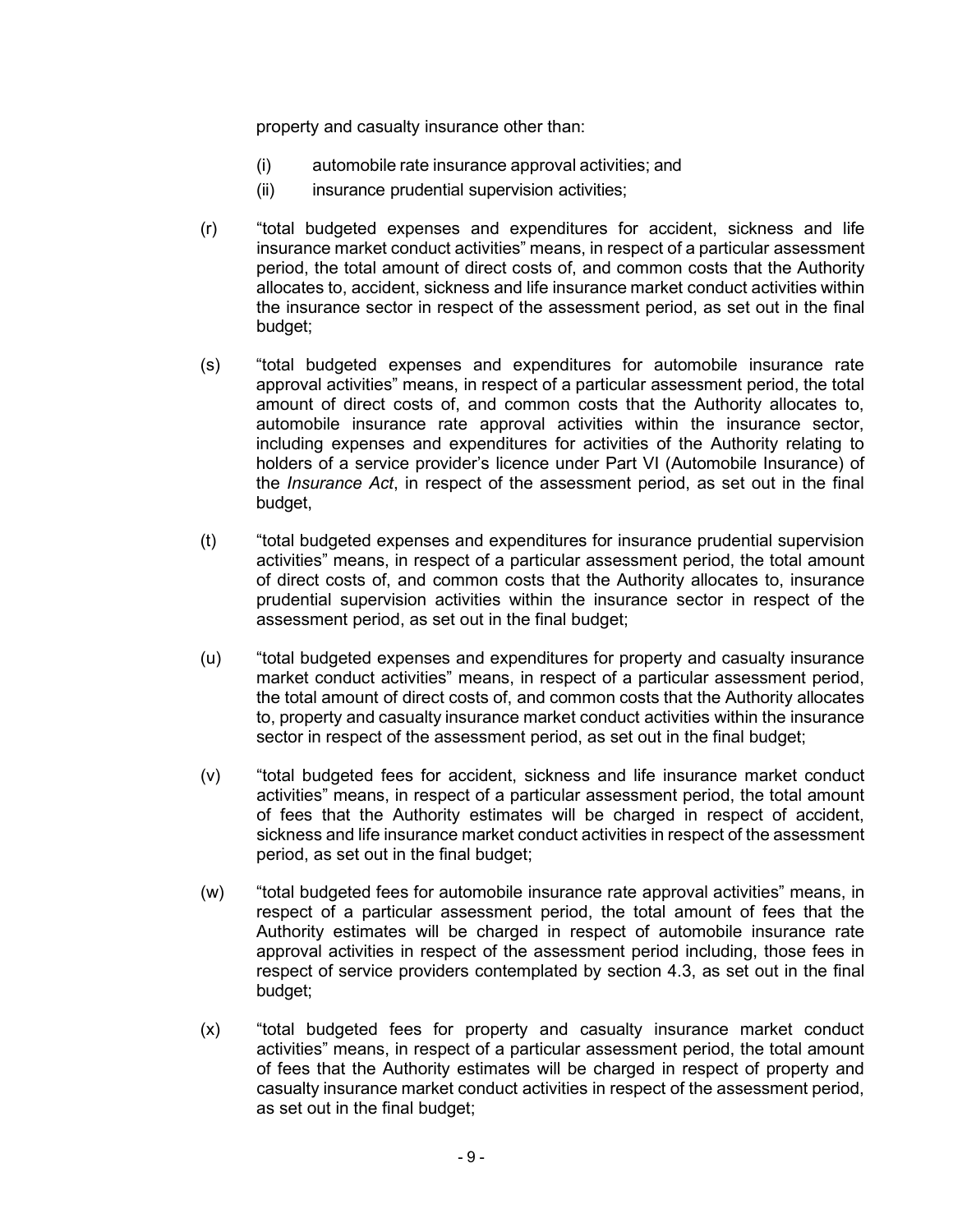- (y) "total budgeted fees for insurance prudential supervision activities" means, in respect of a particular assessment period, the total amount of fees that the Authority estimates will be charged in respect of insurance prudential supervision activities in respect of the assessment period, as set out in the final budget;
- (2) The direct costs of, and the common costs that the Authority allocates to, the insurance sector in respect of the assessment period under [Part 2](#page-3-3) shall, in the case of direct costs be further determined or estimated as directly related to automobile insurance rate approval activities, property and casualty insurance market conduct activities, accident, sickness and life insurance market conduct activities or insurance prudential supervision activities, and in the case of common costs be further allocated within the insurance sector in accordance with this section [4.1.](#page-6-1)
- <span id="page-9-1"></span>(3) An insurer's share of an assessment of the insurance sector under subsection 21(2) of the FSRA Act for an assessment period is the following:
	- (a) for an insurer in respect of automobile insurance rate approval activities, the share calculated in accordance with subsection 4.1(4);
	- (b) for an insurer in respect of property and casualty insurance market conduct activities, the share calculated in accordance with subsection [4.1\(5\);](#page-9-0)
	- (c) for an insurer in respect of accident, sickness and life insurance market conduct activities, the share calculated in accordance with subsection [4.1\(6\);](#page-10-0) and
	- (d) for an Ontario prudentially regulated insurer in respect of insurance prudential supervision activities, the share calculated in accordance with subsection [4.1\(7\),](#page-10-1)

<span id="page-9-3"></span><span id="page-9-2"></span>provided however that each insurer other than a fraternal society shall pay a minimum assessment of \$1,000 and each fraternal society shall pay a minimum assessment of \$100.

(4) For the purposes of paragraph 4.1(3)(a), an insurer's share of an assessment of the insurance sector for an assessment period in respect of automobile insurance rate approval activities is the amount calculated using the formula,

 $(A/B) \times (C-D)$ 

in which,

"A" is the insurer's direct written premiums for automobile insurance,

"B" is the total insurance sector direct written premiums for automobile insurance,

"C" is the total budgeted expenses and expenditures for automobile insurance rate approval activities, and

"D" is the total budgeted fees for automobile insurance rate approval activities.

<span id="page-9-0"></span>(5) For the purposes of paragraph [4.1\(3\)\(b\),](#page-9-1) an insurer's share of an assessment of the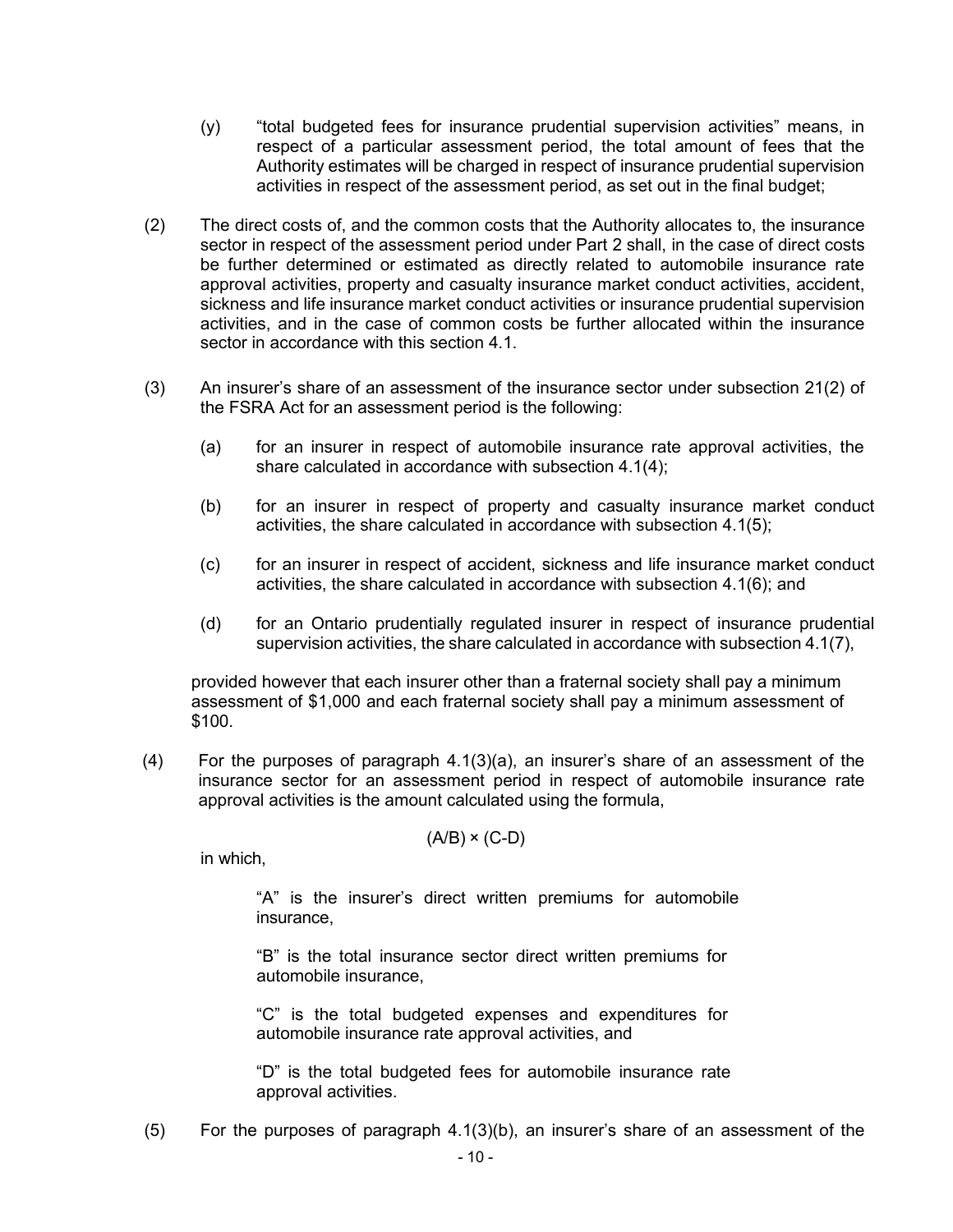insurance sector for an assessment period in respect of property and casualty insurance market conduct activities is the amount calculated using the formula,

$$
(A/B) \times (C-D)
$$

in which,

"A" is the insurer's direct written premiums for property and casualty insurance,

"B" is the total insurance sector direct written premiums for property and casualty insurance,

"C" is the total budgeted expenses and expenditures for property and casualty insurance market conduct activities, and

"D" is the total budgeted fees for property and casualty insurance market conduct activities.

<span id="page-10-0"></span>(6) For the purposes of paragraph [4.1\(3\)\(c\),](#page-9-2) an insurer's share of an assessment of the insurance sector for an assessment period in respect of accident, sickness and life insurance market conduct activities is the amount calculated using the formula,

$$
(A/B) \times (C-D)
$$

in which,

"A" is the insurer's direct written premiums for accident, sickness and life insurance,

"B" is the total insurance sector direct written premiums for accident, sickness and life insurance,

"C" is the total budgeted expenses and expenditures for accident, sickness and life insurance market conduct activities, and

"D" is the total budgeted fees for accident, sickness and life insurance market conduct activities.

<span id="page-10-1"></span>(7) For the purposes of paragraph [4.1\(3\)\(d\),](#page-9-3) an Ontario prudentially regulated insurer's share of an assessment of the insurance sector for an assessment period in respect of insurance prudential supervision activities is the amount calculated using the formula,

$$
(A/B) \times (C-D)
$$

in which,

"A" is the Ontario prudentially regulated insurer's direct written premiums for property and casualty insurance and direct written premiums for accident and sickness insurance,

"B" is the total direct written premiums for property and casualty insurance and direct written premiums for accident and sickness insurance of all Ontario prudentially regulated insurers,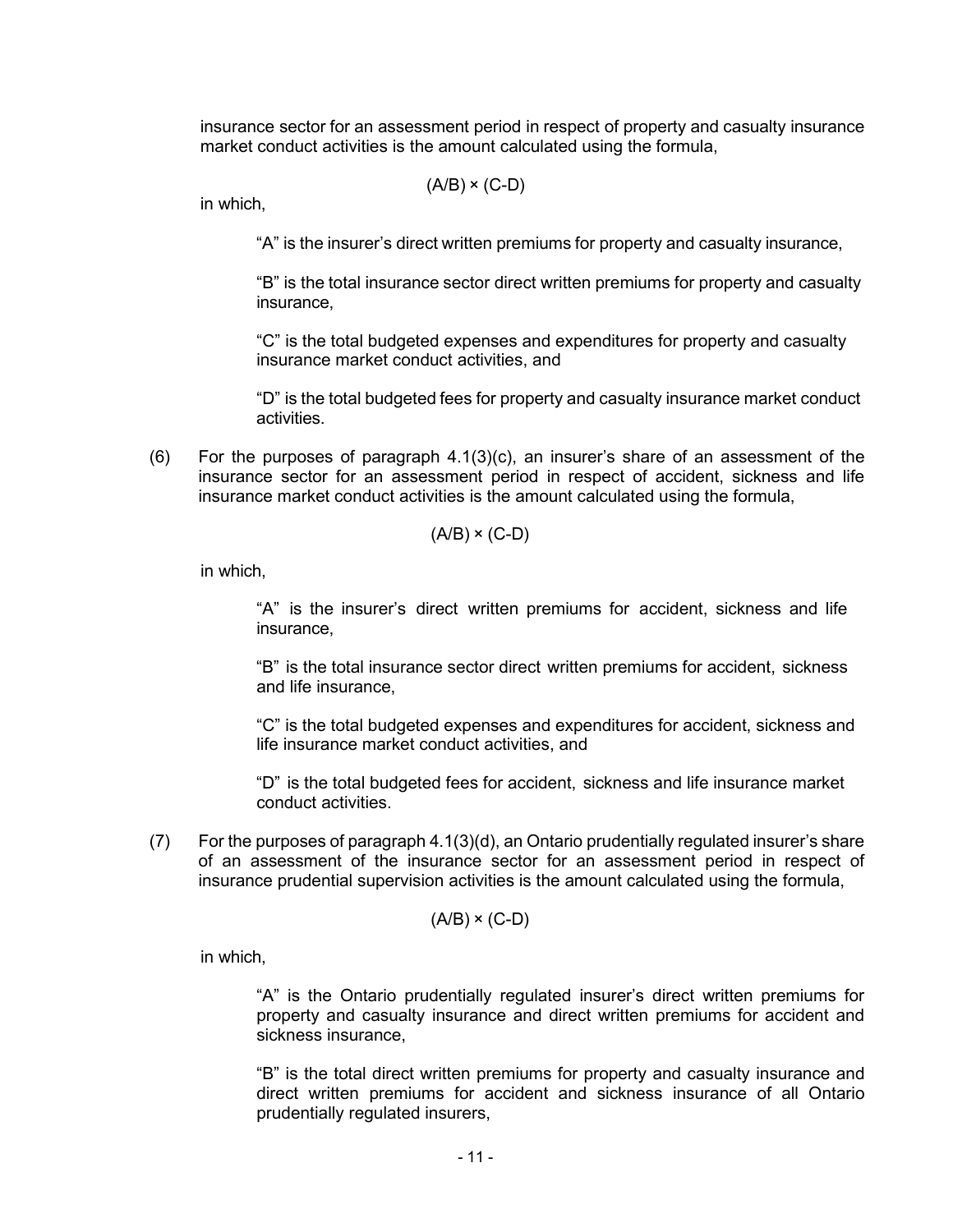"C" is the total budgeted expenses and expenditures for insurance prudential supervision activities, and

"D" is the total budgeted fees for insurance prudential supervision activities.

(8) An insurer shall pay its assessments within 30 days after the date of the invoice for the assessment in the manner and to the account specified by the Authority in such invoice.

#### <span id="page-11-2"></span><span id="page-11-0"></span>**4.2 Fees (General)**

(1) The fees payable with respect to matters under the *Insurance Act* are listed opposite the description in the following table.

|    | <b>DESCRIPTION</b>                                                                                                                               | <b>FEES</b>                    |
|----|--------------------------------------------------------------------------------------------------------------------------------------------------|--------------------------------|
|    | Licence application fee for a new Ontario incorporated<br>insurer $-$ <i>Insurance Act</i> , subsection 42(1)                                    | \$4,000 per application        |
|    |                                                                                                                                                  |                                |
|    | Agent and adjuster licence fees:                                                                                                                 |                                |
| a) | Agent licence fee - <i>Insurance Act</i> , subsection<br>392.3(1)                                                                                | \$150 per 2-year licence<br>a) |
| b) | Corporation agent licence fee - <i>Insurance Act</i> .<br>subsection 400(1)                                                                      | \$400 per 2-year licence<br>b) |
| c) | Partnership agent licence fee - <i>Insurance Act</i> ,<br>subsection 399(1)                                                                      | \$200 per 2-year licence<br>C) |
| d) | Adjuster licence fee - <i>Insurance Act</i> , section 397                                                                                        | \$75 per 1-year licence<br>d)  |
| e) | Adjuster licence fee for a partnership (Insurance<br>subsection 399(1)), or a corporation<br>Act.<br>( <i>Insurance Act, subsection 400(1)</i> ) | \$200 per 1-year licence<br>e) |
|    | Certificate issued by Chief Executive Officer -<br><i>Insurance Act, subsection 25(2)</i>                                                        | \$25 per certificate           |
|    | of<br>Photocopying:<br>manuals<br>rate<br>category<br>per<br>automobile insurance                                                                | \$100                          |

(2) Fees not refundable – A fee paid by person or entity under this section [4.2](#page-11-0) is not refundable and may not be credited toward any subsequent fee payable by the person or entity.

#### <span id="page-11-1"></span>**4.3 Fees (Service Providers)**

- (1) The fees payable under the *Insurance Act* relating to service providers are the amounts determined according to this section [4.3.](#page-11-1)
- (2) Definitions In this section [4.3,](#page-11-1)
	- (a) "listed expenses" means listed expenses in connection with statutory accident benefits within the meaning of section 288.1 of the *Insurance Act*;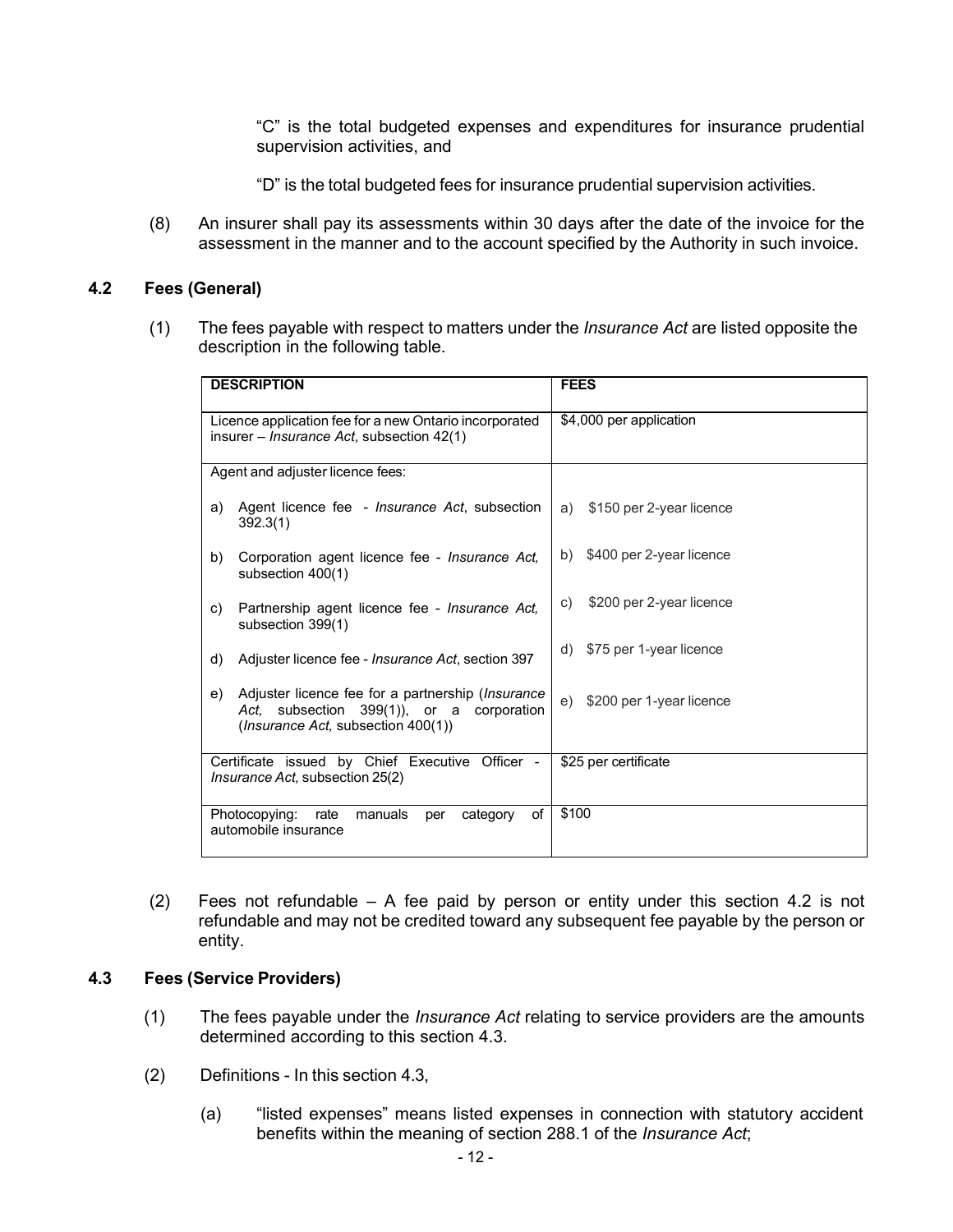- (b) "number of claimants" means the total number of persons in respect of whom the applicant for a service provider's licence or the licensee, as applicable, received payment for one or more listed expenses in the calendar year prior to the year in which payment of the applicant's regulatory fee or the licensee's annual regulatory fee is required, calculated per accident; and
- (c) "number of locations" means,
	- (i) in respect of an applicant for a service provider's licence, the number of physical locations at which the applicant intends to operate a business that could give rise to listed expenses;
	- (ii) in respect of a licensed service provider that was licensed and operated a business in the calendar year prior to the year in which payment of the annual regulatory fee is required, the number of physical locations at which the licensee operated the business, while licensed, that gave rise or could have given rise to listed expenses in that calendar year, or
	- (iii) in respect of any other licensed service provider, the number of physical locations in respect of which the licence was issued.
- (3) Service provider licence application fee A person or entity who applies for a service provider's licence shall pay a licence application fee of \$337.00 when the licence application is submitted to the Chief Executive Officer.
- (4) Applicant's regulatory fee A person or entity who applies for a service provider's licence shall pay a pro-rated applicant's regulatory fee when the licence application is submitted to the Chief Executive Officer, calculated using the formula,

$$
(A + B) \times (X/12)
$$

in which,

"A" is \$128.00 multiplied by the number of locations of the applicant,

"B" is \$15.00 multiplied by the number of claimants of the applicant, if any, and

"X" is the number of whole and partial calendar months remaining in the fiscal year, calculated from the date application is made until March 31st.

(5) Licensees' annual regulatory fee – A licensed service provider shall pay a regulatory fee annually when the service provider's annual information return is submitted to the Chief Executive Officer, calculated using the formula,

 $A + B$ 

in which,

"A" is \$128.00 multiplied by the number of locations of the licensee, and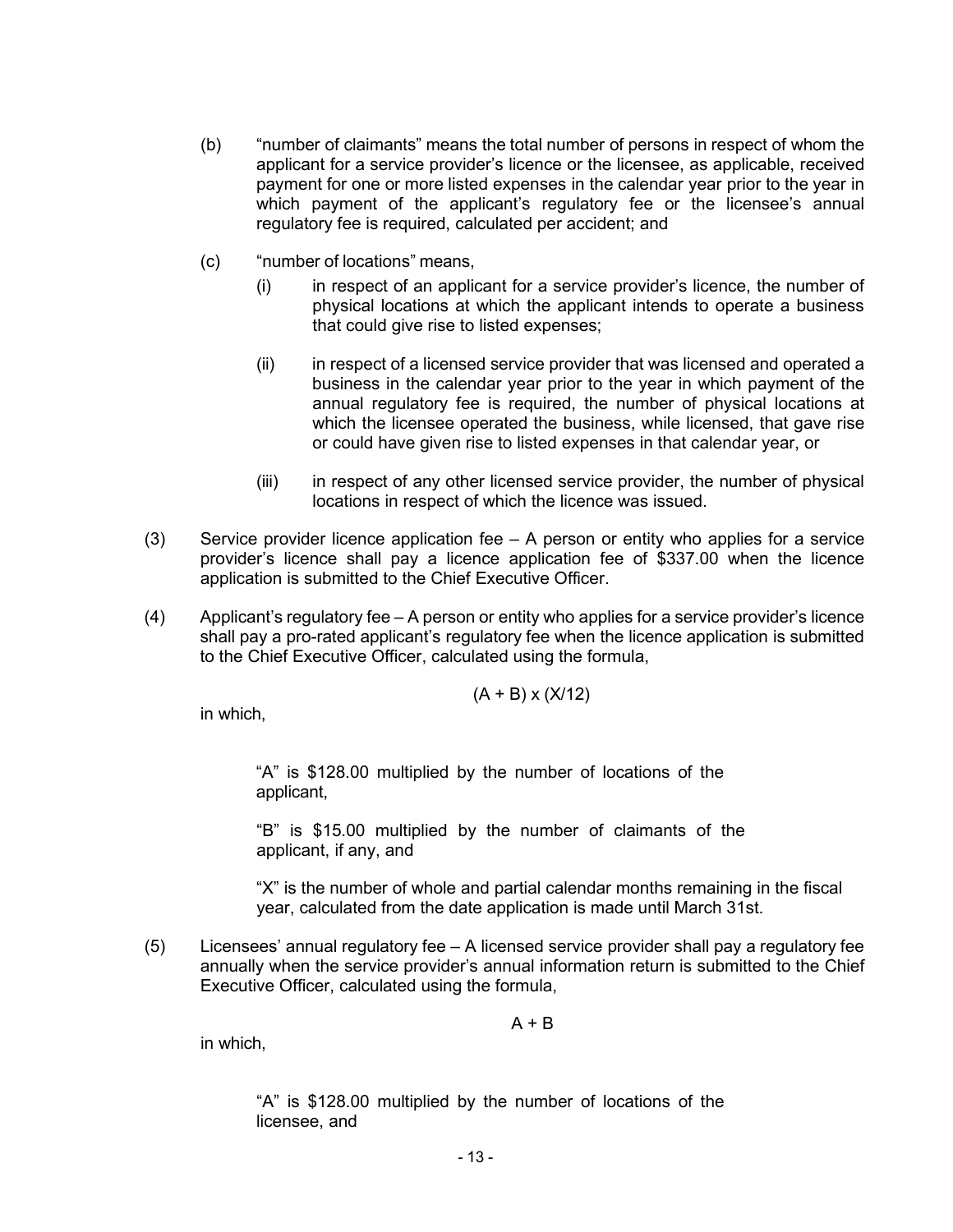"B" is \$15.00 multiplied by the number of claimants of the licensee.

(6) Fees not refundable – A fee paid by person or entity under this section [4.3](#page-11-1) is not refundable and may not be credited toward any subsequent fee payable by the person or entity.

## <span id="page-13-0"></span>**PART 5 LOAN AND TRUST SECTOR ASSESSMENTS AND FEES**

#### <span id="page-13-1"></span>**5.1 Assessments**

- (1) Definitions In this [Part](#page-13-0) 5,
	- (a) "budgeted loan and trust sector expenses and expenditures for the assessment period" means, in respect of a particular assessment period, the total amount of direct costs of, and common costs that the Authority allocates to, the loan and trust sector in respect of the assessment period, as set out in the final budget;
	- (b) "budgeted loan and trust sector fees for the assessment period" means, in respect of a particular assessment period, the total amount of fees that the Authority estimates will be charged to loan and trust corporations in respect of the assessment period, as set out in the final budget; and
	- (c) "loan or trust corporation" means a corporation registered under the *Loan and Trust Corporations Act*.
- (2) A loan or trust corporation's share of an assessment of the loan and trust sector under subsection 21(2) of the FSRA Act for an assessment period is the amount calculated using the formula,

$$
(A - B)/C
$$

in which,

"A" is the total of all budgeted loan and trust sector expenses and expenditures for the assessment period,

"B" is the total of all budgeted loan and trust sector fees to be charged for the assessment period, and

"C" is the number of loan or trust corporations registered under the *Loan and Trust Corporations Act* as at such date prior to the assessment period as the Authority may determine.

(3) A loan or trust corporation shall pay its assessment within 30 days after the date of the invoice for the assessment in the manner and to the account specified by the Authority in such invoice.

## <span id="page-13-3"></span><span id="page-13-2"></span>**5.2 Fees**

(1) The fees payable with respect to matters under the *Loan and Trust Corporations Act* are listed opposite the description in the following table.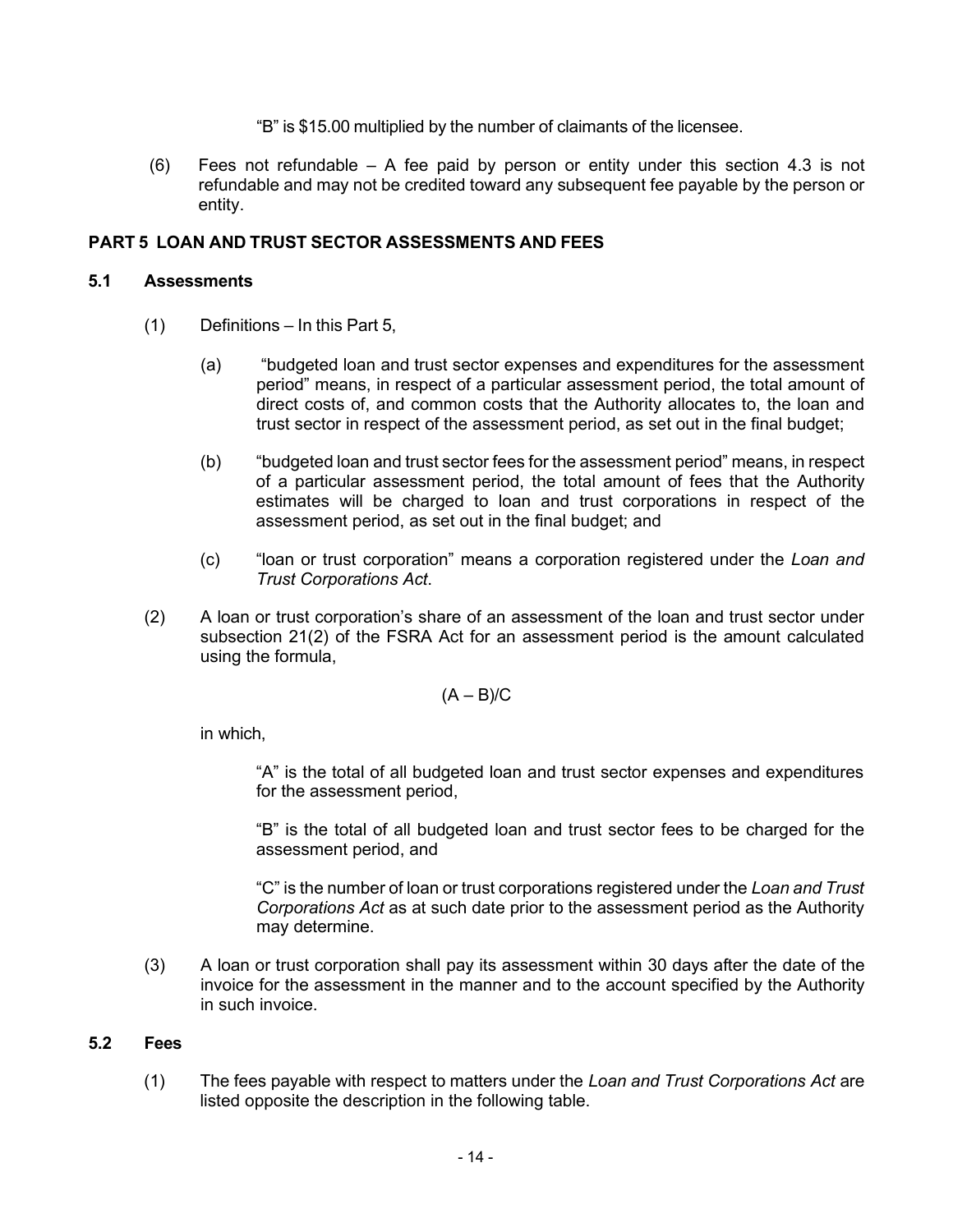| <b>DESCRIPTION</b>                                                                          | <b>FEE</b>              |
|---------------------------------------------------------------------------------------------|-------------------------|
| Application for initial registration – Loan and Trust<br>Corporations Act, subsection 31(5) | \$2,500 per application |

(2) Fees not refundable – A fee paid by person or entity under this section [5.2](#page-13-2) is not refundable and may not be credited toward any subsequent fee payable by the person or entity.

#### <span id="page-14-0"></span>**PART 6 MORTGAGE BROKERING SECTOR ASSESSMENTS AND FEES**

#### <span id="page-14-1"></span>**6.1 Assessments**

(1) No assessments are payable to the Authority in respect of the mortgage brokering sector under subsection 21(2) of the FSRA Act.

#### <span id="page-14-3"></span><span id="page-14-2"></span>**6.2 Fees (General)**

- $(1)$  Definitions In this [Part](#page-14-0) 6,
	- (a) "mortgage" has the same meaning as in section 1 of the *Mortgages Act*;
	- (b) "mortgage agent" or "agent" means an individual who has a mortgage agent's licence;
	- (c) "mortgage administrator" means a corporation, partnership, sole proprietorship or other entity that has a mortgage administrator's licence;
	- (d) "mortgage broker" or "broker" means an individual who has a mortgage broker's licence;
	- (e) "mortgage brokerage" or "brokerage" means a corporation, partnership, sole proprietorship or other entity that has a brokerage licence; and
	- (f) "principal broker" has the same meaning as used in the *Mortgage Brokerages, Lenders and Administrators Act, 2006*.
- (2) The required fees payable under the *Mortgage Brokerages, Lenders and Administrators Act, 2006* are the amounts determined according to this section [6.2.](#page-14-2)
- (3) Mortgage brokerage licence The applicable fee for an application for a mortgage brokerage licence under subsection 7(1) of the *Mortgage Brokerages, Lenders and Administrators Act, 2006* is the following:
	- (a) For a licence that is to take effect at the beginning of a fiscal year, \$941.
	- (b) For a licence that is to take effect at any other point during a fiscal year, the amount calculated using the formula,

$$
$100 + (A \times $841/12)
$$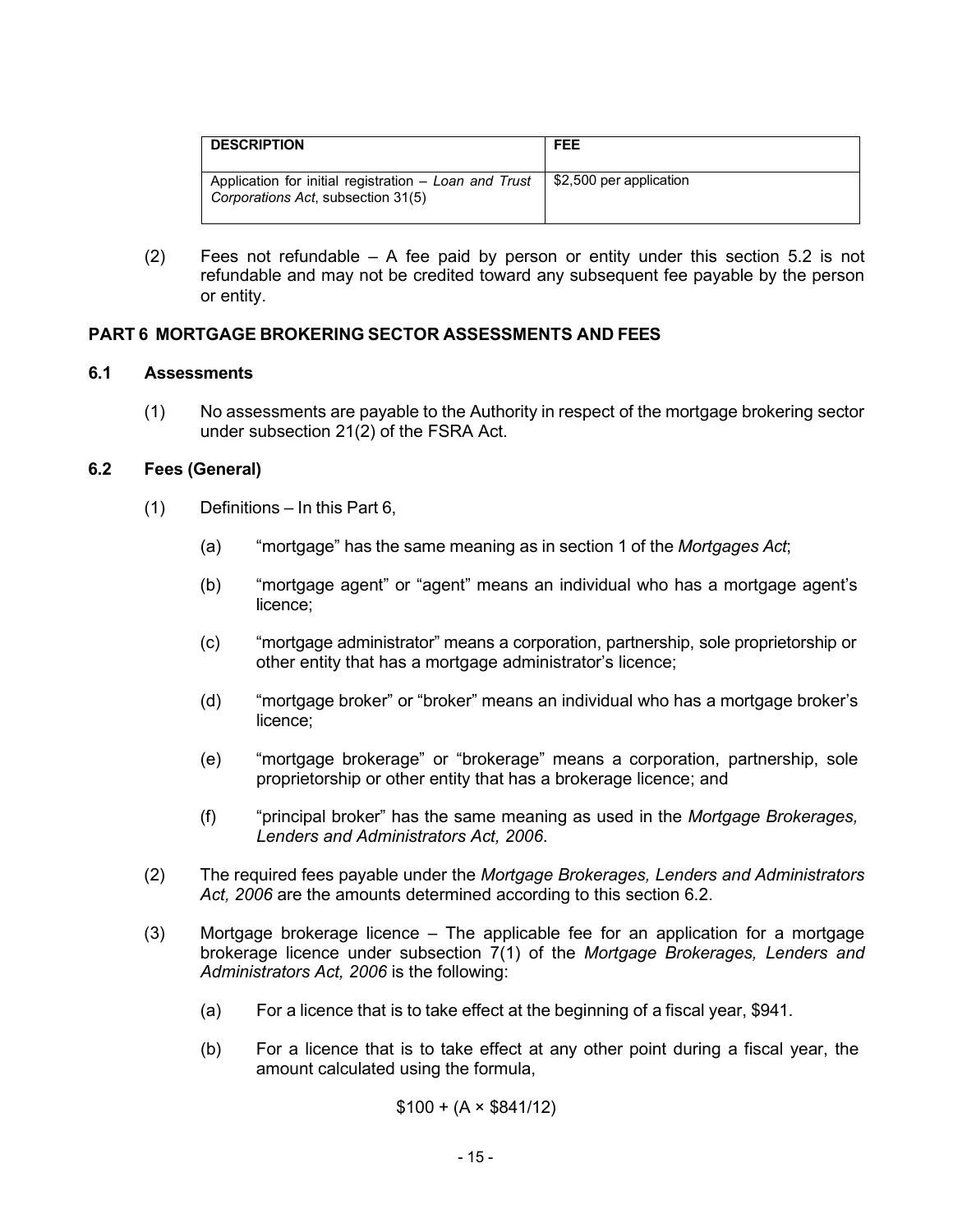in which,

"A" is the number of whole and partial calendar months between the date on which the application is submitted and the beginning of the fiscal year that immediately follows.

- (3.1) On or before the day on which a fiscal year ends, a corporation, partnership, sole proprietorship or other entity that has a mortgage brokerage licence shall pay a regulatory fee in respect of the next fiscal year of \$841.
- <span id="page-15-0"></span>(4) Mortgage broker's licence – The applicable fee for an application for a mortgage broker's licence under subsection 8(1) of the *Mortgage Brokerages, Lenders and Administrators Act, 2006* is the following:
	- (a) For a licence that is to take effect at the beginning of a fiscal year, \$941.
	- (b) For a licence that is to take effect at any other point during a fiscal year, the amount calculated using the formula,

$$
$100 + (A \times $841/12)
$$

in which,

"A" is the number of whole and partial calendar months between the date on which the application is submitted and the beginning of the fiscal year that immediately follows.

- (4.1) The applicable fee for an application to renew a mortgage broker's licence is \$841.
	- An applicant is not required to pay the fee described in subsection [6.2\(4\)](#page-15-0) if, on the date the individual submits the application in respect of a period described in that subsection, the individual is a mortgage agent and has paid all applicable fees for mortgage agents under the *Mortgage Brokerages, Lenders and Administrators Act, 2006* in respect of that period.
- (4.3) An applicant is not required to pay the fee described in subsection [6.2\(4\)](#page-15-0) or (4.1) if, before the application is submitted, the mortgage brokerage on whose behalf the individual is authorized to deal in mortgages or trade in mortgages in Ontario notifies the Chief Executive Officer that the individual will be designated as its principal broker when the individual's licence takes effect.
- (4.4) Subsection 6.2(4.3) does not apply if the mortgage brokerage has previously designated another individual as its principal broker in respect of the same fiscal year.
- (5) Mortgage agent's licence The applicable fee for an application for a mortgage agent's licence under subsection 9(1) of the *Mortgage Brokerages, Lenders and Administrators Act, 2006* is the following:
	- (a) For a licence that is to take effect at the beginning of a fiscal year, \$941.
	- (b) For a licence that is to take effect at any other point during a fiscal year, the amount calculated using the formula,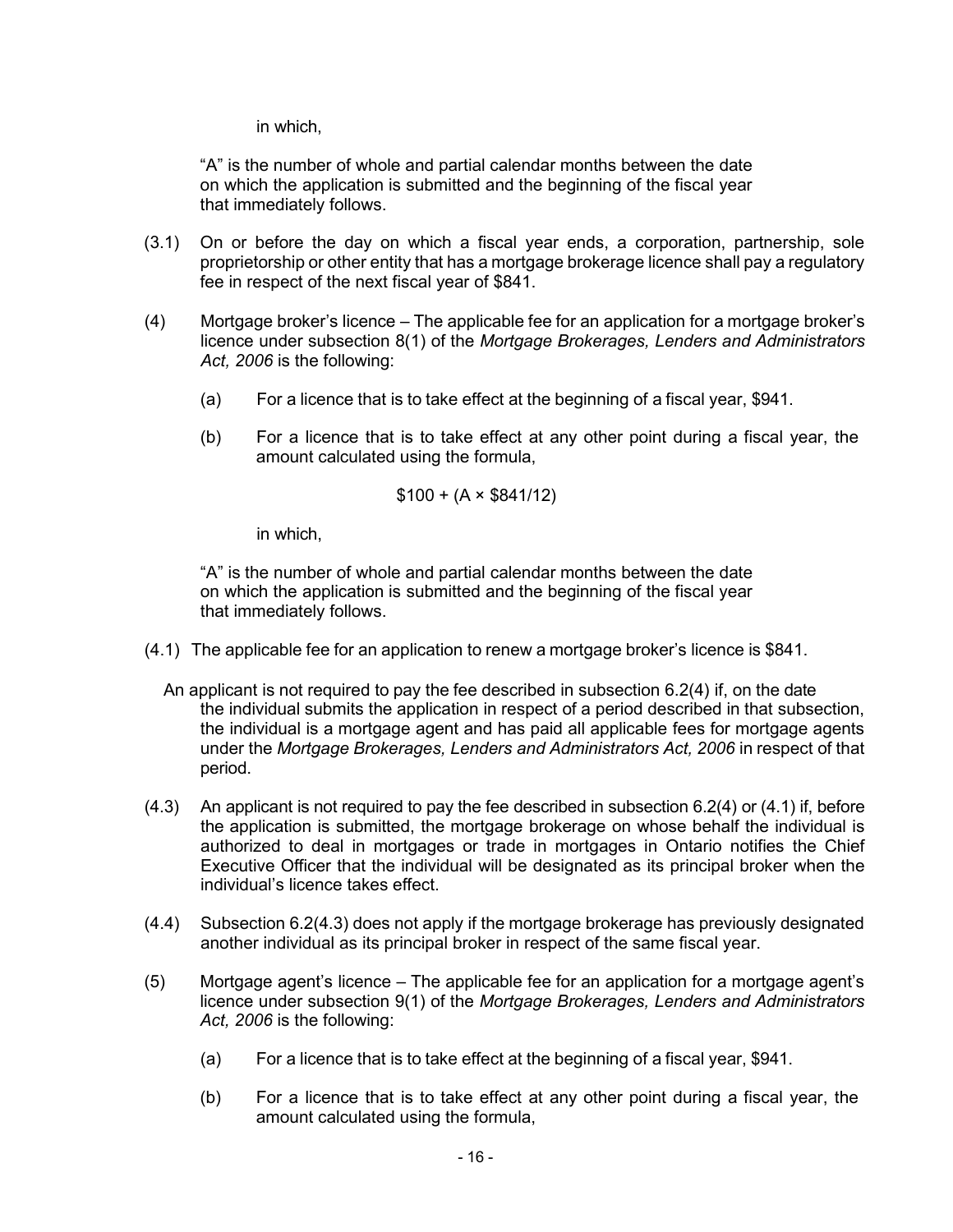#### $$100 + (A \times $841/12)$

in which,

"A" is the number of whole and partial calendar months between the date on which the application is submitted and the beginning of the fiscal year that immediately follows.

- (5.1) The applicable fee for an application to renew a mortgage agent's licence is \$841.
- (6) Mortgage administrator's licence The applicable fee for an application for a mortgage administrator's licence under subsection 10(1) of the *Mortgage Brokerages, Lenders and Administrators Act, 2006* is the following:
	- (a) For a licence that is to take effect at the beginning of a fiscal year, \$941.
	- (b) For a licence that is to take effect at any other point during a fiscal year, the amount calculated using the formula,

$$
$100 + (A \times $841/12)
$$

in which,

"A" is the number of whole and partial calendar months between the date on which the application is submitted and the beginning of the fiscal year that immediately follows.

- (6.1) On or before the day on which a fiscal year ends, a corporation, partnership, sole proprietorship or other entity that has a mortgage administrator's licence shall pay a regulatory fee in respect of the next fiscal year of \$841.
- (7) Fees not refundable A fee paid by person or entity under this section [6.2](#page-14-2) is not refundable and may not be credited toward any subsequent fee payable by the person or entity.

#### <span id="page-16-0"></span>**6.3 Fees (Non-Qualified Syndicated Mortgages)**

- (1) The fees payable under this section 6.3 are payable pursuant to subsection 21(2) of the FSRA Act.
- (2) Definitions In this section [6.3:](#page-16-0)
	- (a) "investor" has the meaning ascribed to that term in subsection 1(1) of Regulation 188/08;
	- (b) "non-qualified syndicated mortgage" means a syndicated mortgage that is not a qualified syndicated mortgage;
	- (c) "Regulation 188/08" means Ontario Regulation 188/08 made under the *Mortgage Brokerages, Lenders and Administrators Act, 2006*;
	- (d) "qualified syndicated mortgage" has the meaning ascribed to that term in subsection 1(1) of Regulation 188/08;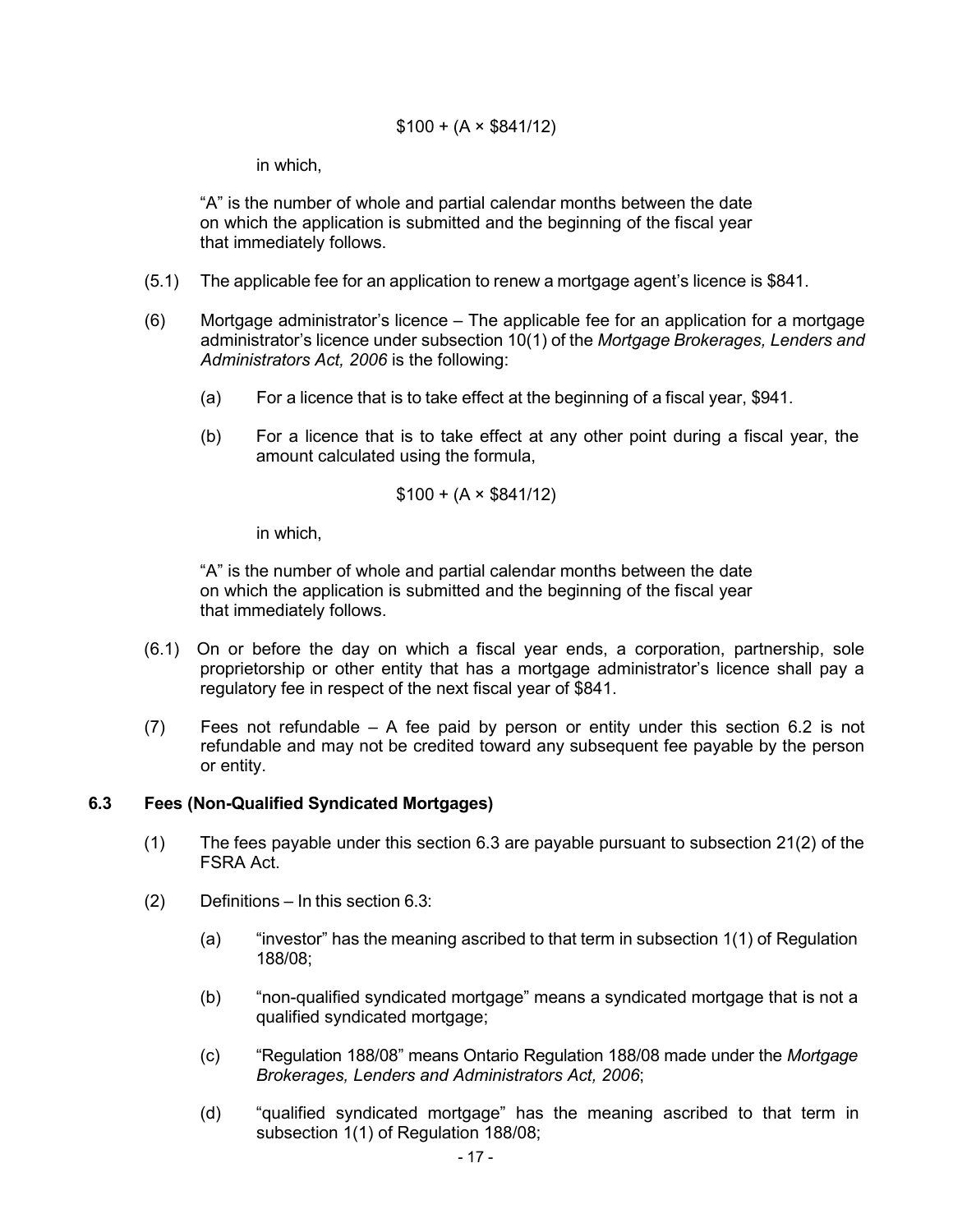- (e) "syndicated mortgage" has the meaning ascribed to that term in subsection 1(1) of Regulation 188/08; and
- (f) "syndicated mortgage disclosure form" means any syndicated mortgage disclosure form approved by the Chief Executive Officer.
- <span id="page-17-2"></span>(3) Each brokerage that is required to provide disclosure information and documentation pursuant to subsection 31.1(1) of Regulation 188/08 in respect of a non-qualified syndicated mortgage shall pay a fee in respect of that non-qualified syndicated mortgage in the amount of \$200.
- (4) The fee payable pursuant to subsection [6.3\(3\) s](#page-17-2)hall be paid within 5 days following the date on which any prescribed disclosure documentation was first provided by or on behalf of the brokerage to the first potential or actual lender or investor in a non-qualified syndicated mortgage and shall be accompanied by a copy of the syndicated mortgage disclosure form provided to such first potential or actual lender or investor in respect of that non-qualified syndicated mortgage.
- (5) Fees not refundable A fee paid by person or entity under this section [6.3](#page-16-0) is not refundable and may not be credited toward any subsequent fee payable by the person or entity.

## <span id="page-17-0"></span>**PART 7 PENSION SECTOR ASSESSMENTS AND FEES**

#### <span id="page-17-1"></span>**7.1 Assessments**

- (1) Definitions In this [Part](#page-17-0) 7,
	- (a) "administrator" has the same meaning as in subsection 1(1) of the *Pension Benefits Act;*
	- (b) "assessable pension plan" means a pension plan,
		- (i) for which an application for registration under section 9 of the *Pension Benefits Act* has been filed, or
		- (ii) for which a certificate of registration has been issued under section 16 of the *Pension Benefits Act*,

as of a date on or before a date determined by the Authority for the purposes of preparing its final budget in respect of a particular assessment period;

- (c) "beneficiaries" in respect of an assessable pension plan means:
	- (i) members, former members, and retired members of the pension plan, and
	- (ii) other beneficiaries who as a result of the actual death of a member, former member or retired member either are in receipt of, or have a right to receive, a pension from the pension plan;
- (d) "budgeted pension sector expenses and expenditures for the assessment period" means, in respect of a particular assessment period, the total amount of direct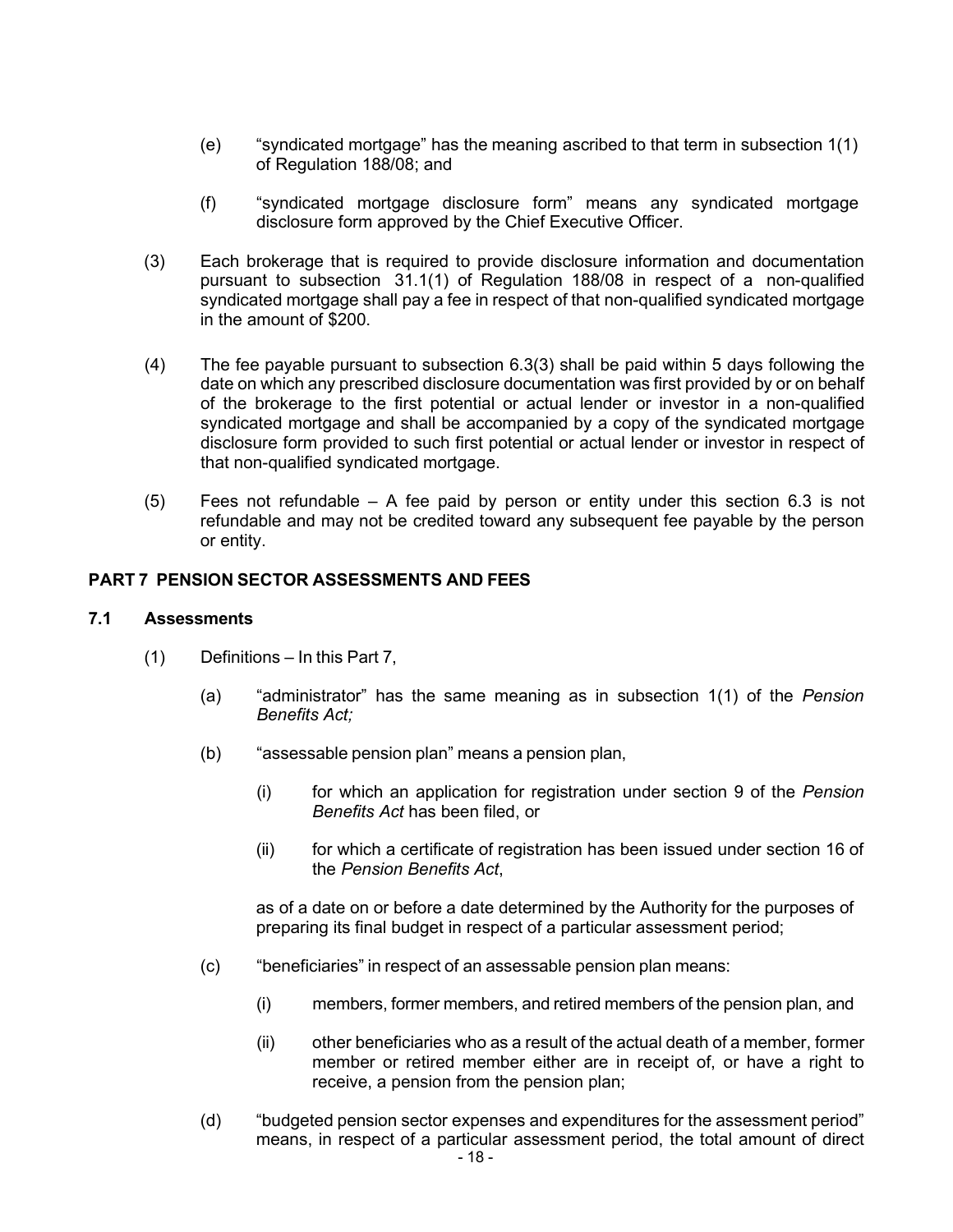costs of, and common costs that the Authority allocates to, the pension sector in respect of the assessment period, as set out in the final budget;

- (e) "budgeted pension sector fees for the assessment period" means, in respect of a particular assessment period, the total amount of fees that the Authority estimates will be charged to pension sector assessable entities in respect of the assessment period, as set out in the final budget;
- (f) "discontinued plan" means a pension plan for which an annual information return has been filed under section 29.1 of Regulation 909 of the Revised Regulations of Ontario, 1990 *(General)* made under the *Pension Benefits Act* at any time on or before a date determined by the Authority for the purposes of preparing its final budget in respect of a particular assessment period;
- (g) "former member" has the same meaning as in subsection 1(1) of the *Pension Benefits Act;*
- (h) "member" has the same meaning as in subsection 1(1) of the *Pension Benefits Act;*
- (i) "net budgeted pension sector expenses and expenditures for the assessment period" means, in respect of a particular assessment period, the difference between the total of all budgeted pension sector expenses and expenditures for the assessment period and the total of all budgeted pension sector fees to be charged for the assessment period, which amount shall not be less than zero;
- (j) "pension plan" has the same meaning as in subsection 1(1) of the *Pension Benefits Act;*
- (k) "retired member" has the same meaning as in subsection 1(1) of the *Pension Benefits Act;* and
- (l) "variable share" means, in respect of a particular assessment period, the amount remaining when net budgeted pension sector expenses and expenditures for the assessment period is reduced by the aggregate budgeted assessment amounts in respect of the particular assessment period relating to the pension plans referred to in paragraph [7.1\(3\)\(a\).](#page-18-0)
- <span id="page-18-2"></span>(2) An administrator's share of an assessment of the pension sector in respect of a particular pension plan under subsection 21(2) of the FSRA Act for an assessment period is the following:
	- (a) for the administrator of an assessable pension plan, other than a discontinued plan, the share calculated in accordance with subsection [7.1\(3\);](#page-18-1) and
	- (b) for the administrator of a discontinued plan, zero.
- <span id="page-18-1"></span><span id="page-18-0"></span>(3) For the purposes of paragraph  $7.1(2)(a)$ :
	- (a) if a particular assessable pension plan has 78 beneficiaries or fewer, the administrator of that particular assessable pension plan's share of an assessment of the pension sector for an assessment period and in respect of that particular assessable pension plan is \$750;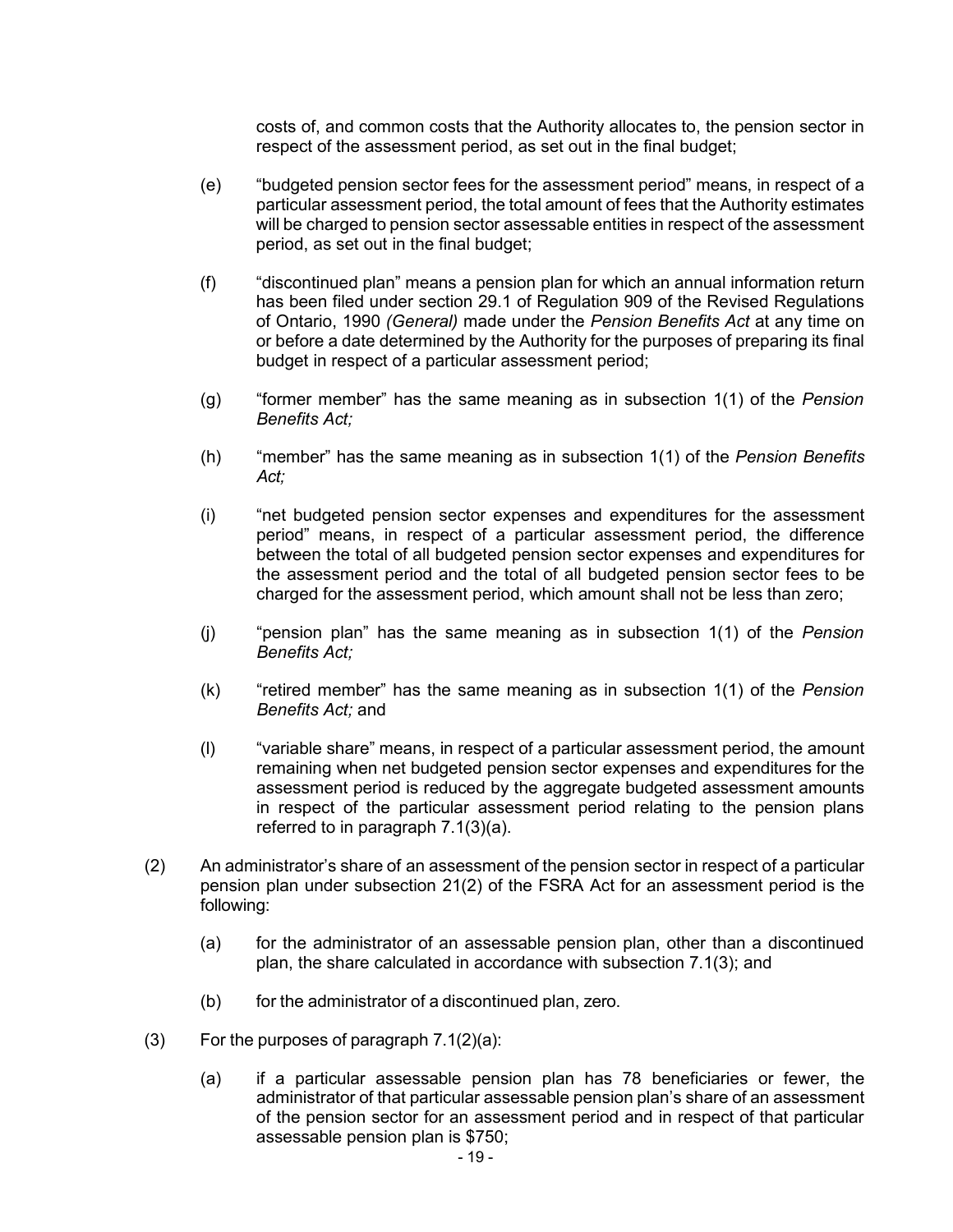(b) if a particular assessable pension plan has 79 or more beneficiaries, the administrator of that particular assessable pension plan's share of the variable share of an assessment period is determined by calculating the amount

$$
(A/B) \times (C \times D)
$$

for each tier in the table below,

in which,

"A" is the number of beneficiaries in the tier in the table below in the particular assessable pension plan,

"B" is the total number of beneficiaries in the tier in the table below in all assessable pension plans,

"C" is the percentage of the variable share denoted for that tier in the table below, and

"D" is the variable share,

and then adding together the amounts so calculated for each tier in respect of the particular assessable pension plan.

| <b>TIER</b>   | <b>INCREMENTS FOR PENSION PLAN</b><br><b>BENEFICIARIES</b> | PERCENTAGE OF VARIABLE SHARE<br><b>TO BE RECOVERED FROM</b><br><b>ADMINISTRATORS RELATING TO</b><br><b>BENEFICIARIES OF THAT</b><br><b>ADMINISTRATOR'S PENSION PLAN IN</b><br>A PARTICULAR TIER |
|---------------|------------------------------------------------------------|-------------------------------------------------------------------------------------------------------------------------------------------------------------------------------------------------|
|               | $1st$ to 1,000 <sup>th</sup> beneficiary                   | 41.760%                                                                                                                                                                                         |
| $\mathcal{P}$ | 1,001 <sup>st</sup> to 6,000 <sup>th</sup> beneficiary     | 33.683%                                                                                                                                                                                         |
| 3             | 6,001 <sup>st</sup> to 12,000 <sup>th</sup> beneficiary    | 10.066%                                                                                                                                                                                         |
| 4             | 12,001 <sup>st</sup> to 60,000 <sup>th</sup> beneficiary   | 9.648%                                                                                                                                                                                          |
| 5             | 60,001 <sup>st</sup> to 150,000 <sup>th</sup> beneficiary  | 4.507%                                                                                                                                                                                          |
| 6             | In excess of 150,000 beneficiaries                         | 0.336%                                                                                                                                                                                          |

- (4) The number of beneficiaries of an assessable pension plan in respect of a particular assessment period is the number of beneficiaries of the assessable pension plan indicated in the most recent annual information return filed under the *Pension Benefits Act* on or before a date determined by the Authority for the purposes of preparing its final budget or, in the absence of such a return, the number of beneficiaries indicated in the application for registration of the pension plan submitted under the *Pension Benefits Act*.
- (5) The administrator of an assessable pension plan shall pay its assessment in respect of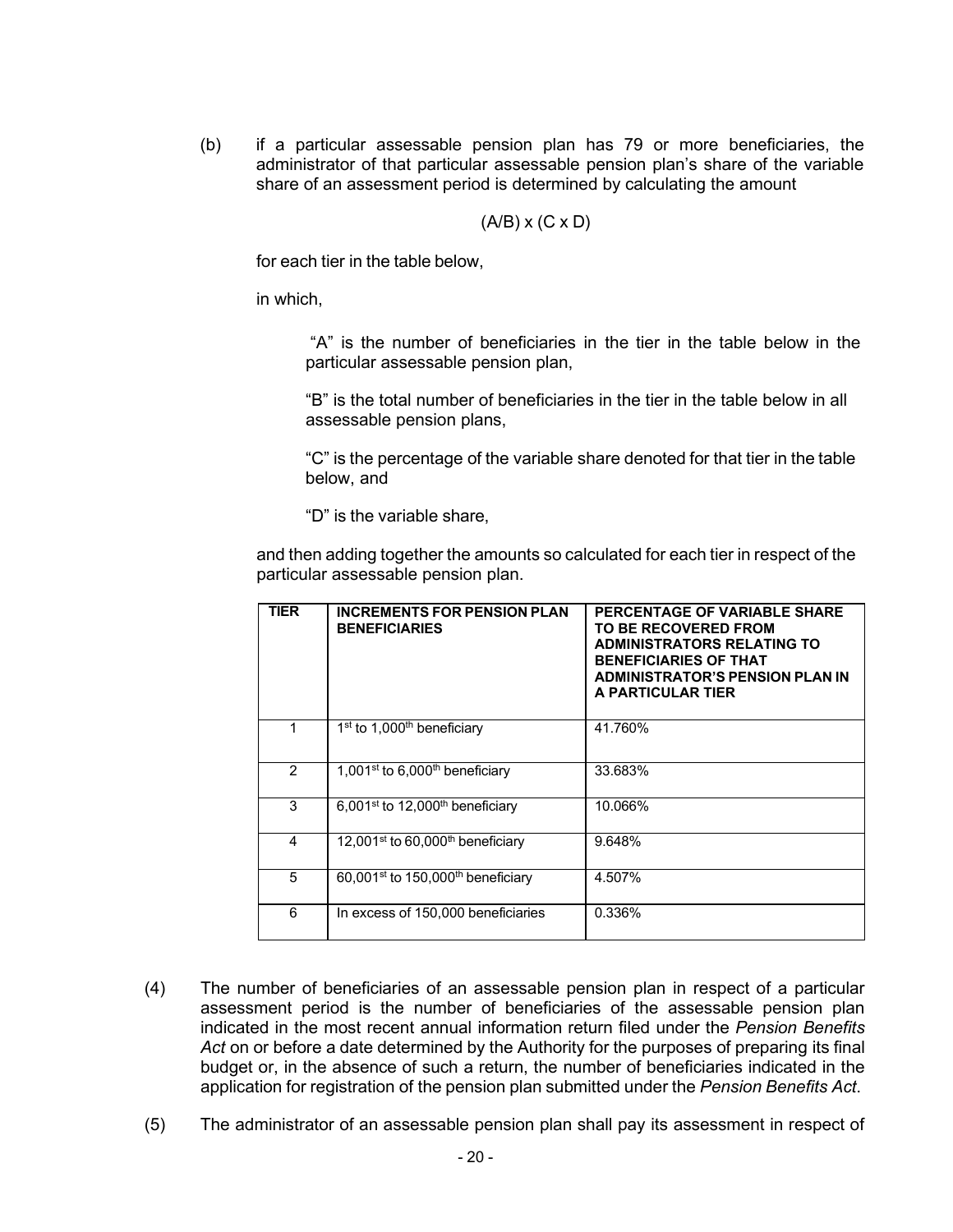that assessable pension plan within 30 days after the date of the invoice for the assessment in the manner and to the account specified by the Authority in such invoice.

#### <span id="page-20-1"></span><span id="page-20-0"></span>**7.2 Fees**

(1) The fees payable with respect to matters under the *Pension Benefits Act* are listed opposite the description in the following table.

| <b>DESCRIPTION</b>                                                                            | <b>FEE</b>            |
|-----------------------------------------------------------------------------------------------|-----------------------|
| Application fee for registration of a pension plan –<br>Pension Benefits Act, subsection 9(2) | \$250 per application |

(2) Fees not refundable – A fee paid by person or entity under this section [7.2](#page-20-0) is not refundable and may not be credited toward any subsequent fee payable by the person or entity.

#### **PART 8 FINANCIAL PROFESSIONALS SECTOR ASSESSMENTS AND FEES**

#### **8.1 Assessments**

- (1) Definitions In this [Part 8](#page-13-0),
	- (a) "budgeted financial professionals sector expenses and expenditures for the assessment period" means, in respect of a particular assessment period, the total amount of direct costs of, and common costs that the Authority allocates to, the financial professionals sector in respect of the assessment period, as set out in the final budget;
	- (b) "budgeted financial professionals sector fees for the assessment period" means, in respect of a particular assessment period, the total amount of fees that the Authority estimates will be charged to persons or entities with respect to the financial professionals sector in respect of the assessment period, as set out in the final budget; and
	- (c) "financial professionals sector start-up costs" means, as the Board determines is appropriate in the Authority's final budget, the total amount of expenses and expenditures incurred and made by the Authority in the period ending immediately prior to the time at which the Authority began to carry out the regulatory functions contemplated by the FSRA Act in respect of the financial professionals sector.
- (2) For the first ten assessment periods after this section comes into force, an approved credentialing body's share of an assessment of the financial professionals sector under subsection 21(2) of the FSRA Act for an assessment period is the amount calculated using the formula,

$$
$25,000 + A + B
$$

in which,

"A" is the amount calculated using the formula,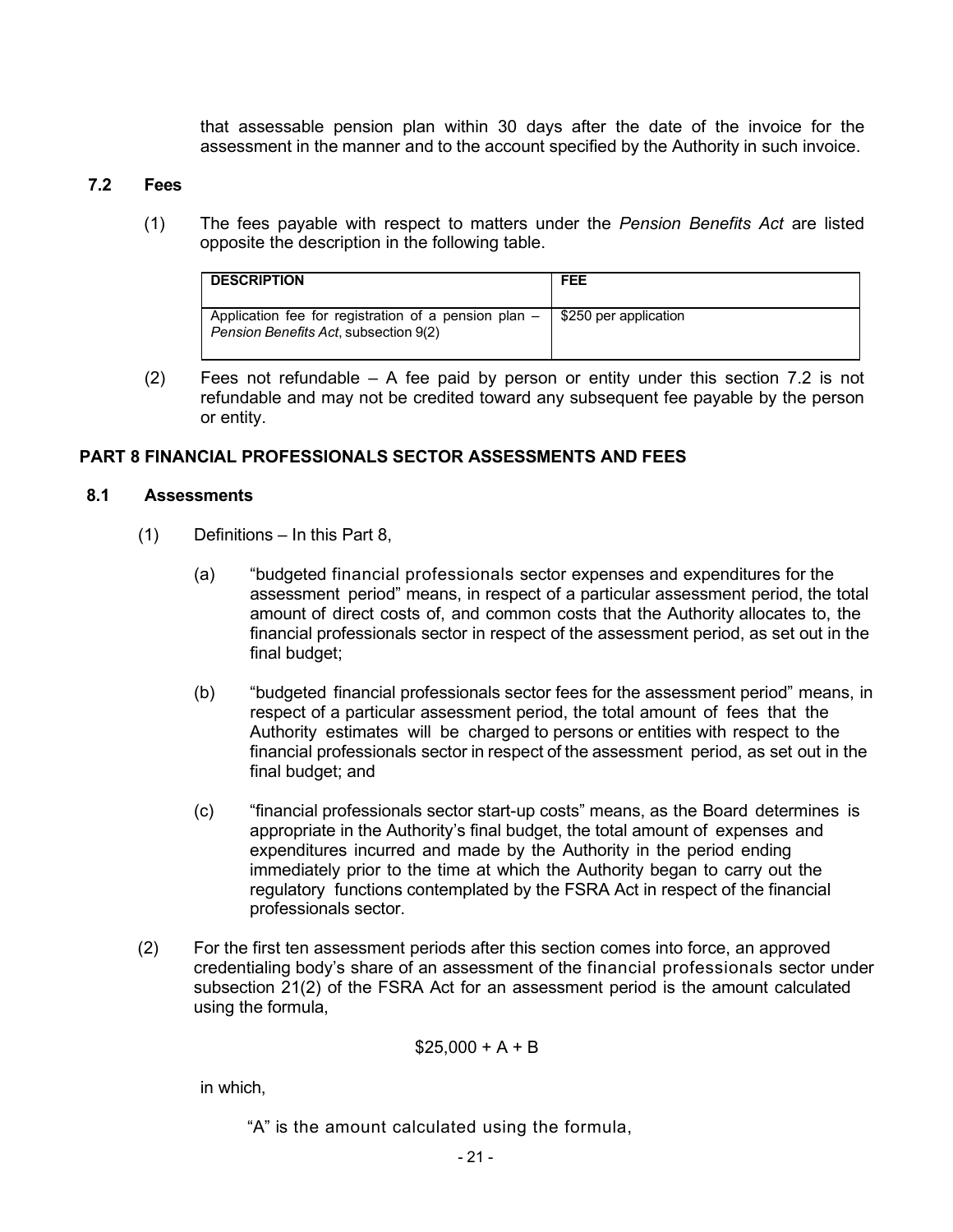$$
(C - D) \times (E / F)
$$

in which,

"C" is the budgeted financial professionals sector expenses and expenditures for the assessment period,

"D" is the budgeted financial professionals sector fees for the assessment period,

"E" is the total number of approved credentials issued to individuals by the approved credentialing body on or before a date determined by the Authority for the purposes of preparing a final budget,

"F" is the total number of approved credentials issued to individuals by all approved credentialing bodies on or before a date determined by the Authority for the purposes of preparing a final budget, and

"B" is the amount calculated using the formula,

$$
[(G \times 0.10) \times (E / F)] + H
$$

in which,

"E" is the same as "E" used in the calculation of "A",

"F" is the same as "F" used in the calculation of "A",

"G" is the financial professionals sector start-up costs, and

"H" is the amount, either positive or negative, determined appropriate by the Authority to compensate for any change in the number of approved credentialing bodies since the previous assessment period.

(3) Starting with the eleventh assessment period after this section comes into force, an approved credentialing body's share of an assessment of the financial professionals sector under subsection 21(2) of the FSRA Act for an assessment period is the amount calculated using the formula,

#### $$25.000 + A$

in which "A" is calculated using the same formula as the formula used for calculating "A" in subsection 8.1 (2).

(4) An approved credentialing body shall pay its assessment within 30 days after the date of the invoice for the assessment in the manner and to the account specified by the Authority in such invoice.

## **8.2 Fees**

(1) The fees payable with respect to matters under the *Financial Professionals Title Protection Act, 2019* are listed opposite the description in the following table.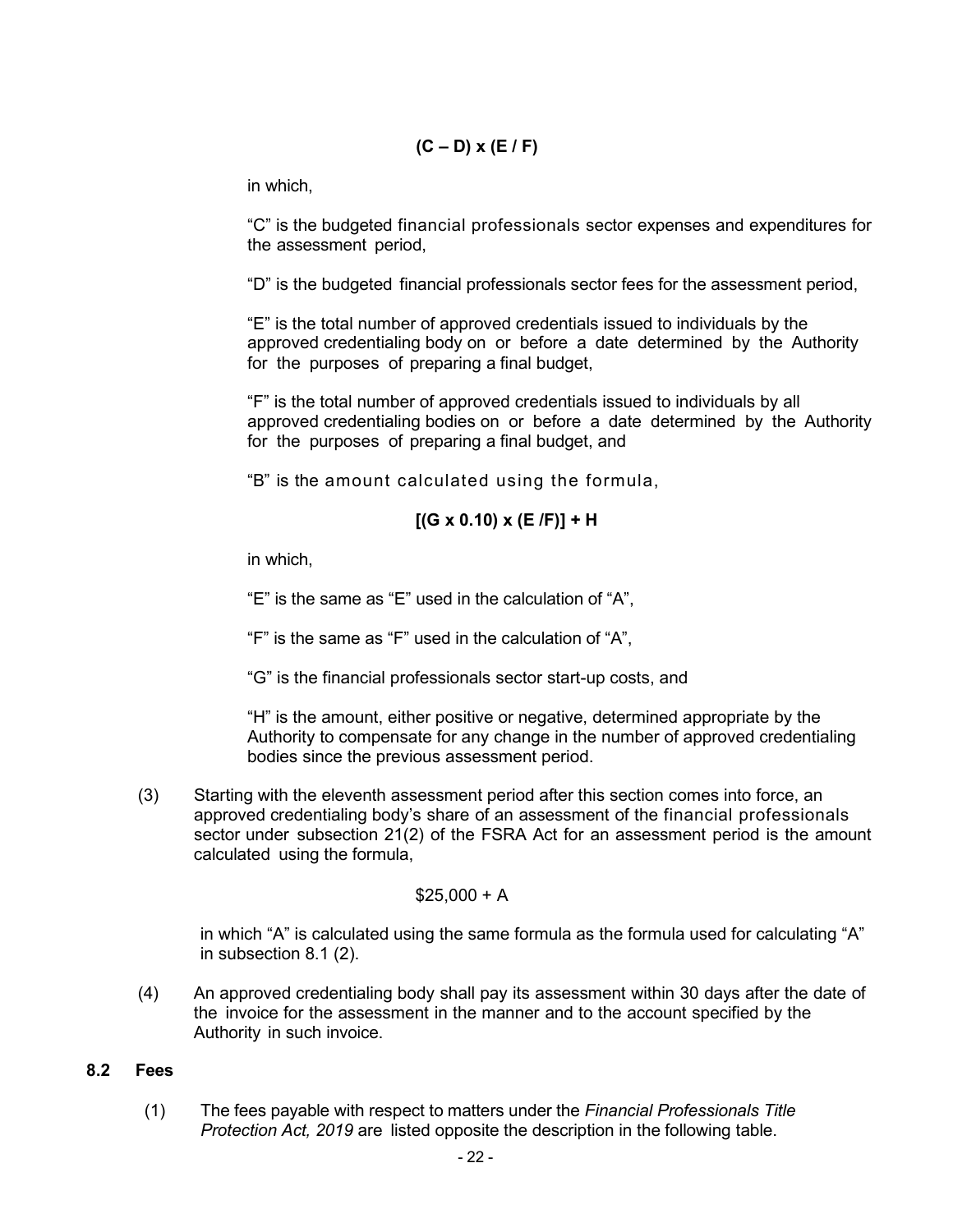| <b>DESCRIPTION</b>                                                                                                    | <b>FEE</b>               |
|-----------------------------------------------------------------------------------------------------------------------|--------------------------|
| Application for approval of credentialling body -<br>Financial Professionals Title Protection Act, 2019,<br>section 4 | \$10,000 per application |
| Application for approval of credentials – Financial<br>Professionals Title Protection Act, 2019, section 7            | \$5,000 per credential   |

<span id="page-22-1"></span> $(2)$  Fees not refundable – A fee paid by person or entity under this section [8.2](#page-13-2) is not refundable and may not be credited toward any subsequent fee payable by the person or entity.

## <span id="page-22-0"></span>**PART 9 PRPP SECTOR ASSESSMENTS AND FEES**

#### **9.1 Assessments and Fees**

<span id="page-22-2"></span>(1) No assessments or fees are payable to the Authority in respect of the PRPP sector under subsection 21(2) of the FSRA Act.

# **PART 10 GENERAL FEES**

#### <span id="page-22-7"></span>**10.1 Fees**

(1) The fees payable with respect to matters under the FSRA Act are listed opposite the description in the following table.

<span id="page-22-3"></span>

| <b>DESCRIPTION</b>                                                                                         | <b>FEE</b>           |
|------------------------------------------------------------------------------------------------------------|----------------------|
| Certificates issued by the Chief Executive Officer –<br>FSRA Act, section 20.1                             | \$25 per certificate |
| Photocopies of documents except where a fee is<br>specifically provided under another section of this Rule | $$0.50$ per page     |
|                                                                                                            | $($5.00$ minimum)    |

(2) Fees not refundable – A fee paid by person or entity under this section [9.1](#page-22-3) is not refundable and may not be credited toward any subsequent fee payable by the person or entity.

## **PART 11 EFFECTIVE DATE AND TRANSITIONAL**

#### <span id="page-22-5"></span>**11.1 Effective Date**

<span id="page-22-4"></span>(1) This Rule comes into force on the day section  $10(2)(b)$  of the FSRA Act (2017, c.34, Sched. 16, s.6) comes into force, as named in a proclamation of the Lieutenant Governor.

## <span id="page-22-6"></span>**11.2 Transitional**

- (1) Definitions in this Part 10,
	- (a) "DICO" means the Deposit Insurance Corporation of Ontario; and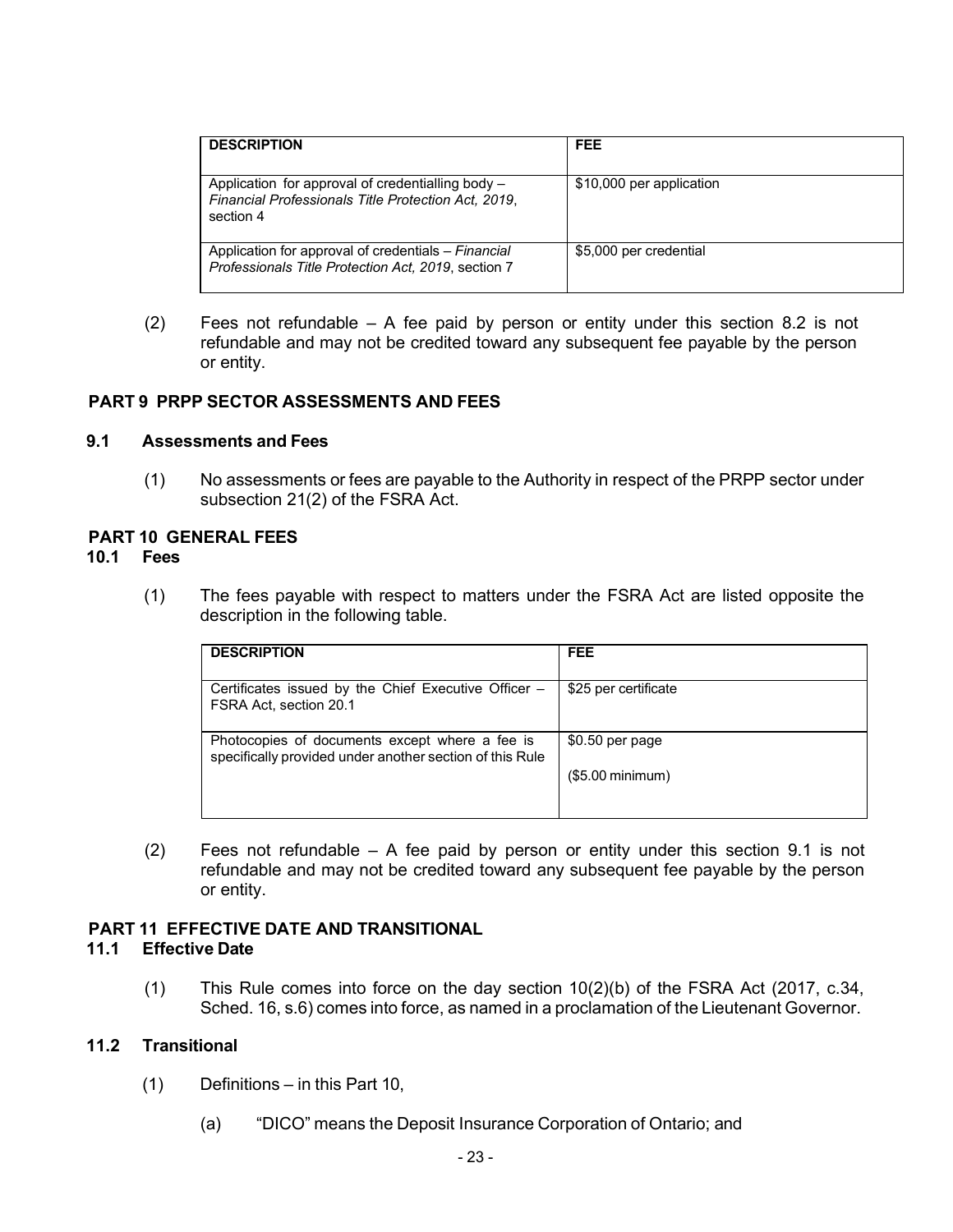- (b) "DIRF" means the Deposit Insurance Reserve fund referenced in subsection 276(1) of the *Credit Unions and Caisses Populaires Act, 1994*.
- (2) Notwithstanding any other provision of this Rule, in respect of the first assessment period of the Authority:
	- (a) no fee in respect of any matter described in subsection [3.2\(1\)](#page-5-1) shall be payable to the Authority if an identical fee for the same matter was paid to the Crown prior to the first assessment period of the Authority;
	- (b) no fee in respect of a licence or the renewal of a licence contemplated by subsection [4.2\(1\)](#page-11-2) or subsection [6.2\(1\)](#page-14-3) shall be payable to the Authority by a person or entity in respect of any portion of an assessment period where the particular person or entity has, prior to the first assessment period of the Authority, previously paid to the Crown a fee for the same licence or renewal of the licence and the licence so issued or renewed relates to the first assessment period of the Authority;
	- (c) no fee in respect of a certificate referred to in subsection [4.2\(1\) o](#page-11-2)r subsection [9.1\(1\) s](#page-22-7)hall be payable to the Authority if an identical fee in respect of the same request was paid to the Crown prior to the first assessment period of the Authority;
	- (d) no licence application fee or regulatory fee contemplated by section 4.3 shall be payable to the Authority by a person or entity in respect of any portion of an assessment period where the particular person or entity has, prior to the first assessment period of the Authority, previously paid to the Crown a licence application fee or regulatory fee pursuant to Section 121.1 of the *Insurance Act*  (Ontario) in relation to the first assessment period of the Authority;
	- (e) no fee in respect of an application for registration referred to in subsection [5.2\(1\)](#page-13-3) or subsection [7.2\(1\) s](#page-20-1)hall be payable to the Authority if an identical fee for the same application was paid to the Crown prior to the first assessment period of the Authority; and
	- (f) the first assessment period shall commence on the day section  $10(2)(b)$  of the FSRA Act (2017, c.34, Sched. 16, s.6) comes into force, as named in a proclamation of the Lieutenant Governor. For the first assessment period, the budget contemplated by section 2.1 may be a budget in respect of FSRA's fiscal year commencing April 1, 2019 and ending on March 31, 2020,

provided, however, that in the case of each such fee referred to in paragraphs (a) through (e) above, the Authority has received full value for such fee from the Crown, as determined by the Authority taking into account the period for which the Authority is accountable for regulation of the relevant regulated sector.

(3) Notwithstanding any other provision of this Rule, the aggregate assessment of all credit unions in respect of the Authority's first assessment period shall**,** pursuant to the *Credit Unions and Caisses Populaires Act, 1994* (Ontario) and/or the FSRA Act or the regulations thereunder, be fully satisfied through a one-time withdrawal by the Authority from the DIRF in an amount equal to such aggregate assessment, which withdrawal shall be made upon or following the amalgamation of the Authority and DICO. To the extent